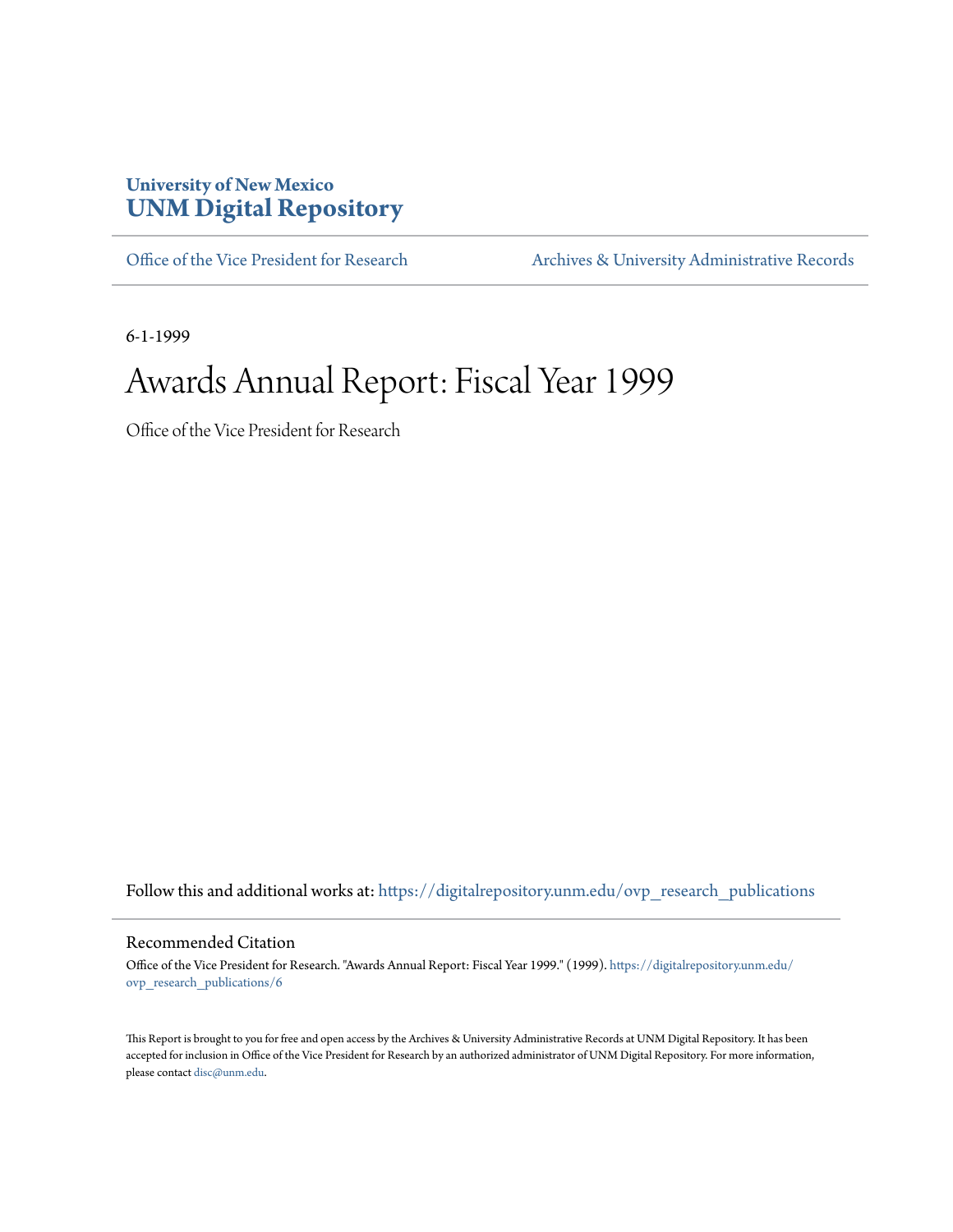

## Awards Annual Report *fy 99*

Office of Research Services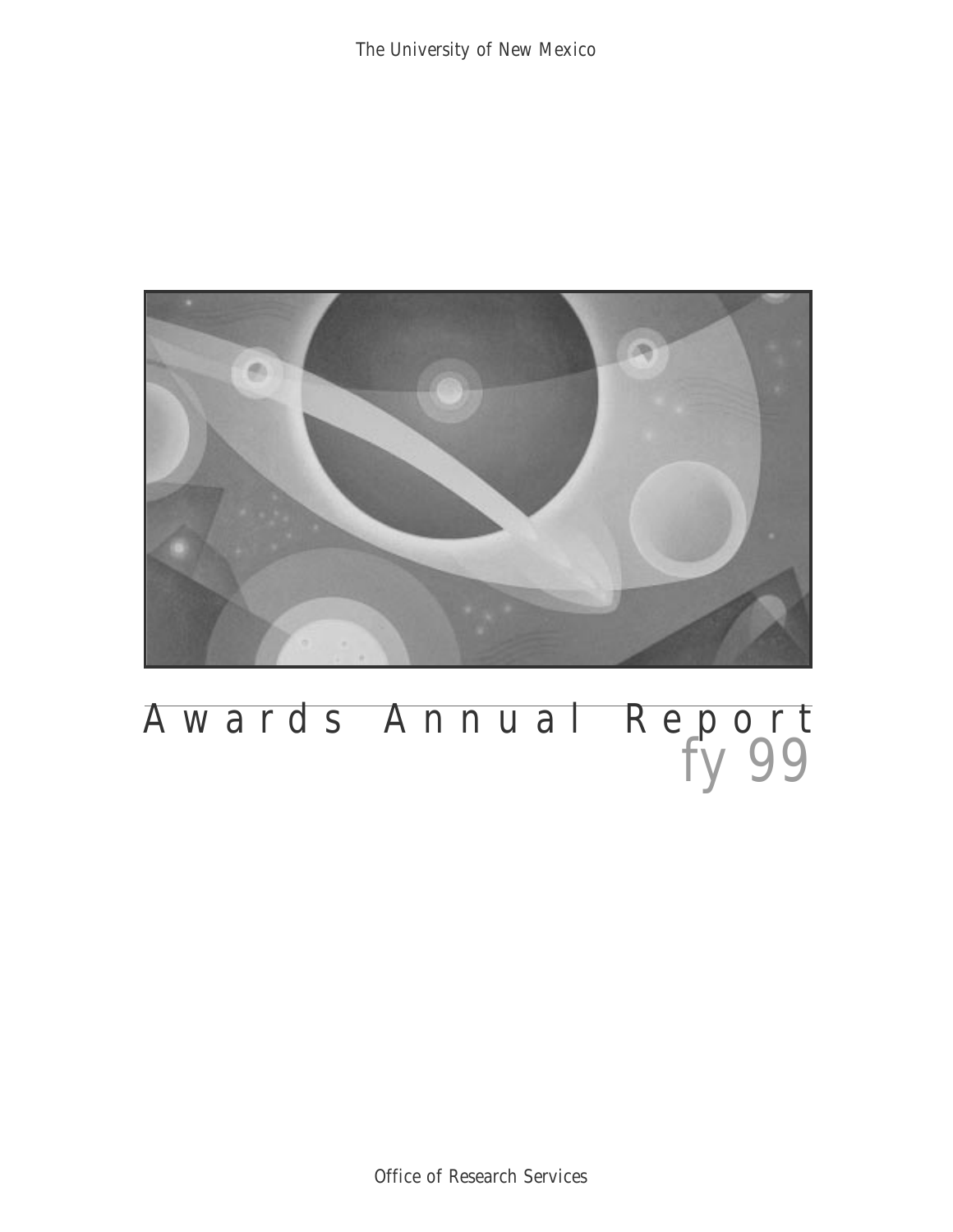The University of New Mexico

# Awards Annual Report 99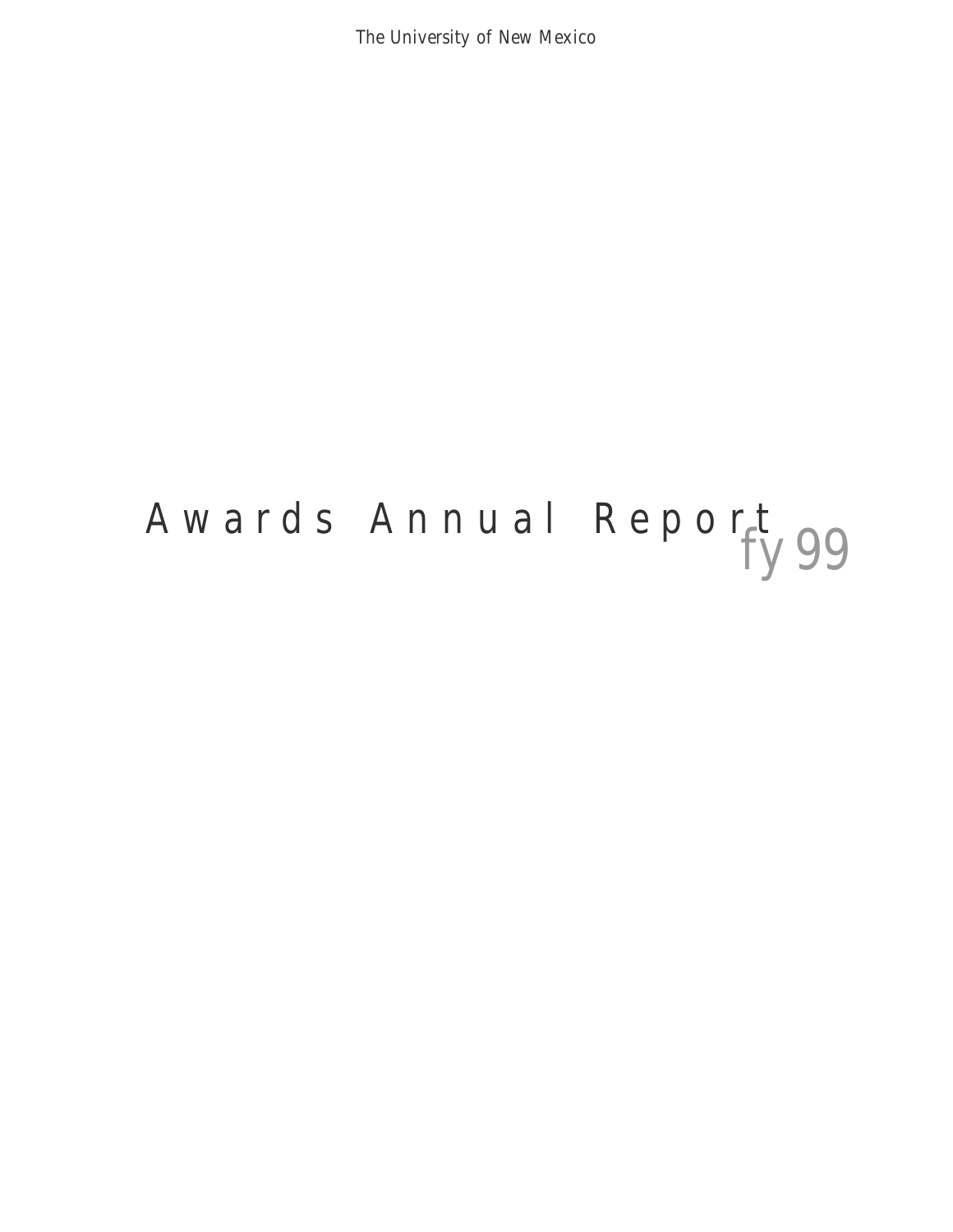On the Cover: *Cycle of Science, Astronomy,* 1934, by Raymond Jonson. Bequest of Raymond Jonson, Collection of Jonson Gallery of the University of New Mexico Art Museums, Albuquerque.

*Awards Annual Report FY99* is published by the Office of Research Services under the direction of the Associate Provost for Research/Dean of Graduate Studies.

> Office of Research Services The University of New Mexico Scholes Hall, Room 102 Albuquerque, NM 87131

505/277-2256 email: ors@unm.edu World Wide Web site: http://www.unm.edu/~ors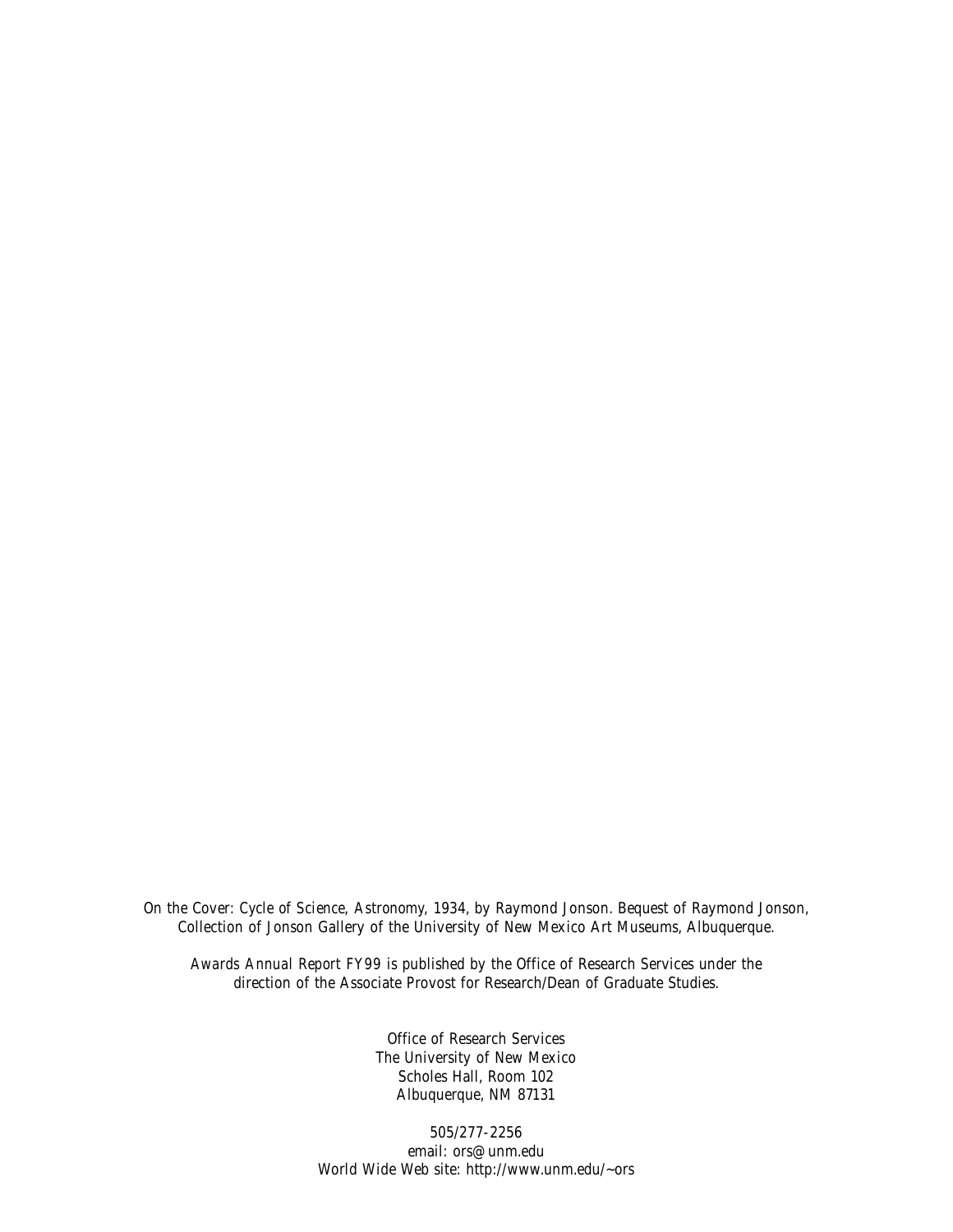#### Message FROM THE ASSOCIATE PROVOST FOR RESEARCH/DEAN OF GRADUATE STUDIES



It is a pleasure for me to release this 1999 annual report, which summarizes the University of New Mexico's (UNM) sponsored activities for fiscal year 1999 (i.e., July t is a pleasure for me to release this 1999 annual report, which summarizes the 1, 1998 - June 30, 1999, FY99). The purpose of this report is to present statistics of FY99 sponsored research, public service and instruction efforts at the main campus and Health Sciences Center (HSC). UNM, a Research I Institution, is ranked in the top 60 of the nation's public universities and colleges, based on annual research and development (R&D) expenditures (see p. 11).

UNM faculty have continued their commitment to excellence by seeking sponsored project support and producing scholarly and creative works. While the majority of research at UNM is faculty based, there is a noticeable level of activity which involve

non-faculty initiatives. The scholarly and creative works are listed in *Faculty Publications and Creative Works* and the details of contract and grant activities are compiled in the *Contract and Grant Awards Report,* both of which are published annually by the Office of Research Services.

The awards received for FY99 total \$218.6M, of which \$148.6M is attributed to the main campus. These awards assist in providing resources that are necessary to improve the quality of research and teaching at UNM. They also enhance the opportunities for students to be trained in state-of-the-art laboratories in a variety of disciplines.

UNM centers continue to flourish and promote interdisciplinary research. They acquired \$43M in awards and were responsible for supporting numerous faculty, staff and students from a broad spectrum of disciplines on campus.

Terminology pertinent to this report include the following: *contract and grant* (C&G) awards — new funds that were acquired during FY99; *expenditures* — expenses incurred with respect to C&G awards in effect during FY99; *facilities and administrative costs* (F+A), formerly known as indirect costs (IDC) — overhead funds that were generated as a result of expenditures incurred during FY99.

Please join me in thanking our dedicated faculty, staff and students involved in the research, public service and instruction efforts at UNM. It is their successful endeavors that enhance UNM's visibility at the national and international levels, as well as contribute to the economic growth of New Mexico and the region. Thanks are also due to a number of individuals who have helped in preparing this report. In particular, I would like to acknowledge the efforts of Denise Wallen, Ann Powell and Valerie Roybal of the Office of Research Services, Marcia Sletten of the Health Sciences Center, and Roland Wildman of the Center for High Technology Materials.

As always, I welcome your comments and questions with respect to this annual report, and other issues related to research activities at UNM.

Masic ahmed

Nasir Ahmed, Presidential Professor Interim Associate Provost for Research and Dean of Graduate Studies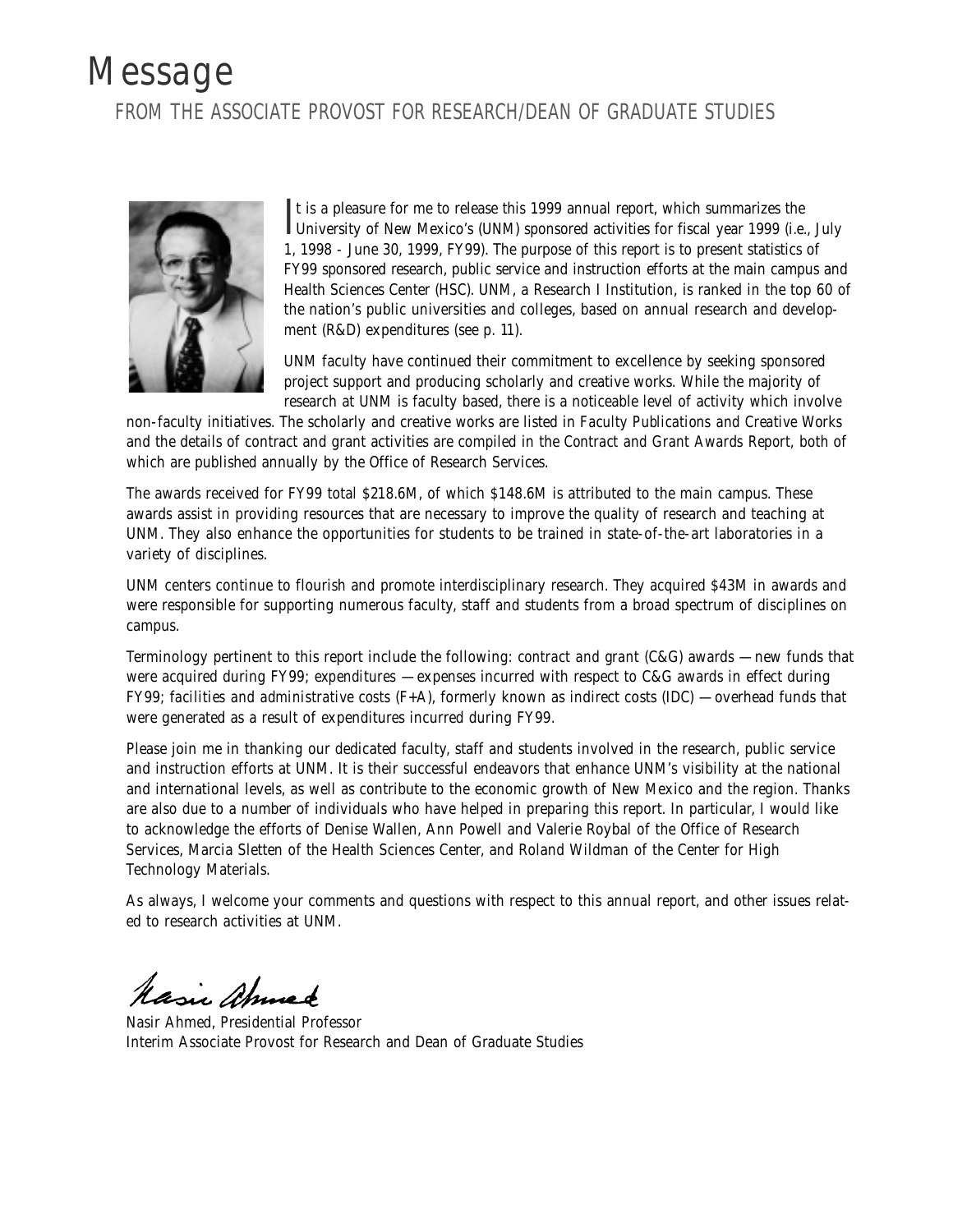#### Contents

| <b>SUMMARY</b>                                                                                                                                                                                 | 7  |
|------------------------------------------------------------------------------------------------------------------------------------------------------------------------------------------------|----|
| Figure 1: Summary FY98 - FY99                                                                                                                                                                  |    |
| STATISTICS SUMMARY: CONTRACT AND GRANT AWARDS AND FUNDING SOURCES FY99                                                                                                                         | 9  |
| Table 1a: Total C&G Awards (UNM)                                                                                                                                                               |    |
| Table 1b: Source of C&G Awards (UNM)                                                                                                                                                           |    |
| Table 1c: Source of C&G Awards (Main Campus)                                                                                                                                                   |    |
| Table 1d: Source of C&G Awards (HSC)                                                                                                                                                           |    |
| STATISTICS SUMMARY: FUNDING CATEGORIES FY99                                                                                                                                                    | 10 |
| Table 2: Funding Category and Totals (Main Campus, HSC, UNM)                                                                                                                                   |    |
| <b>NATIONAL RANKINGS</b>                                                                                                                                                                       | 11 |
| Table 3: UNM's Ranking for Total R&D Expenditures Compared to all Universities and Colleges:<br>FY94 - FY98                                                                                    |    |
| Table 4: UNM's Ranking for Total R&D Expenditures Compared to all Public Universities and Colleges:<br>FY94 - FY98                                                                             |    |
| Table 5: Total R&D Expenditures at Universities and Colleges: FY94 - FY98                                                                                                                      |    |
| Table 6: R&D Expenditures at Public Universities and Colleges, by Source of Funds: FY98                                                                                                        |    |
| Table 7: Federal Obligations for Science and Engineering Research and Development to the 100 Universities<br>and Colleges Receiving the Largest Amounts, Ranked by Total Amount Received: FY98 |    |
| Table 8: Federal Obligations for Science and Engineering to the 100 Universities and Colleges<br>Receiving the Largest Amounts, Ranked by Total Amount Received in FY98: FY94 - FY98           |    |
| <b>UNM FIGURES</b>                                                                                                                                                                             | 16 |
| Figure 2: Contract and Grant Awards by Source of Funds FY99                                                                                                                                    |    |
| Figure 3: Breakdown of Federal Funds FY99                                                                                                                                                      |    |
| Figure 4: Contract and Grant Awards by Unit FY99                                                                                                                                               |    |
| Figure 5: Total Contract and Grant Awards Ten Year History FY90 - FY99                                                                                                                         |    |
| Figure 6: Contract and Grant Expenditures by Unit FY99                                                                                                                                         |    |
| Figure 7: Total Contract and Grant Expenditures Ten Year History FY90 - FY99                                                                                                                   |    |
| Figure 8: Proposals by Unit FY99                                                                                                                                                               |    |
| Figure 9: Facilities and Administrative (F+A) Costs Generated by Unit FY99                                                                                                                     |    |
| <b>AWARDS</b>                                                                                                                                                                                  | 20 |
| Table 9: Award Dollars FY90 - FY99                                                                                                                                                             |    |
| Table 10: Award Dollars by Source of Funds FY98 - FY99                                                                                                                                         |    |
| Table 11: Award Dollars by Campus Area FY98 - FY99                                                                                                                                             |    |
| Table 12: Award Dollars by Source of Funds: Funds Distribution FY99                                                                                                                            |    |
| Table 13: Awards by Campus Area FY99                                                                                                                                                           |    |
| Table 14: Funding Agencies Providing More Than \$1M in Support FY99                                                                                                                            |    |
| Figure 10: Funding Agencies Providing More Than \$1M FY99                                                                                                                                      |    |
| Figure 11: Contract and Grant Awards by Centers FY99                                                                                                                                           |    |

Figure 12: Contract and Grant Awards for Centers by PI's Department FY99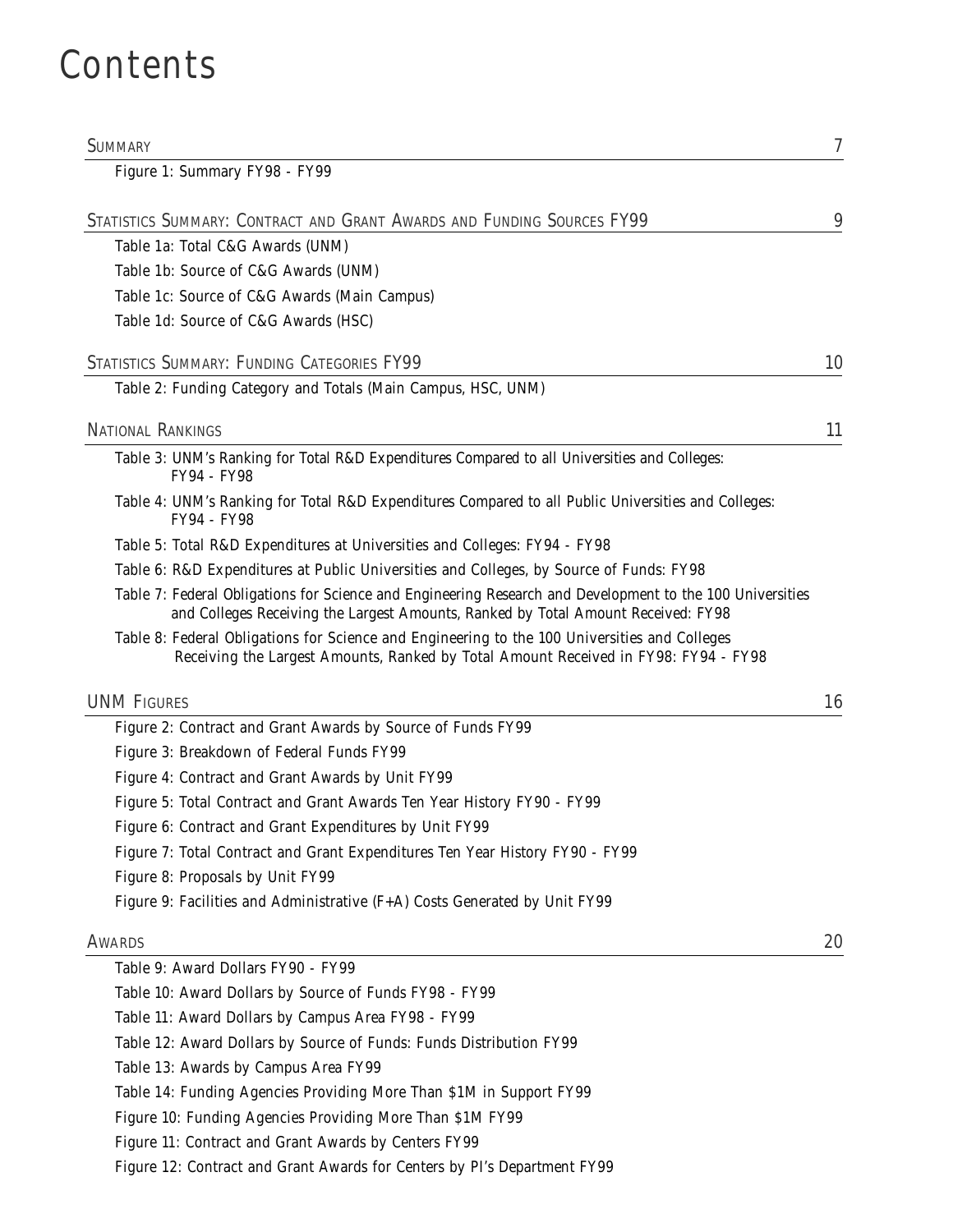|           | Table 15: Proposals by Campus Area: School, College and Division FY99                   |    |
|-----------|-----------------------------------------------------------------------------------------|----|
| PROPOSALS |                                                                                         | 27 |
|           | Figure 18: Five Year Funding Trends by Source of Funds: Other Awards FY95 - FY99        |    |
|           |                                                                                         |    |
|           | Figure 17: Five Year Funding Trends by Source of Funds: State Awards FY95 - FY99        |    |
|           | Figure 16: Five Year Funding Trends by Source of Funds: National Lab Awards FY95 - FY99 |    |
|           | Figure 15: Five Year Funding Trends by Source of Funds: Industry Awards FY95 - FY99     |    |
|           | Figure 14: Five Year Funding Trends by Source of Funds: Foundation Awards FY95 - FY99   |    |
|           | Figure 13: Five Year Funding Trends by Source of Funds: Federal Awards FY95 - FY99      |    |

| <b>EXPENDITURES</b>                                                           | 28 |
|-------------------------------------------------------------------------------|----|
| Table 16: UNM Contract and Grant Expenditures FY99                            |    |
| Figure 19: Total Expenditures by Centers FY99                                 |    |
| Figure 20: Total Expenditures by Centers Associated with PI's Department FY99 |    |
| FACILITIES AND ADMINISTRATIVE (F&A) COSTS                                     | 30 |
| Table 17: F+A Costs Generated FY99                                            |    |
| <b>APPENDIX</b>                                                               | 31 |
| Figure 21: MIDAS Usage FY99                                                   |    |
| <b>REFERENCE</b>                                                              | 32 |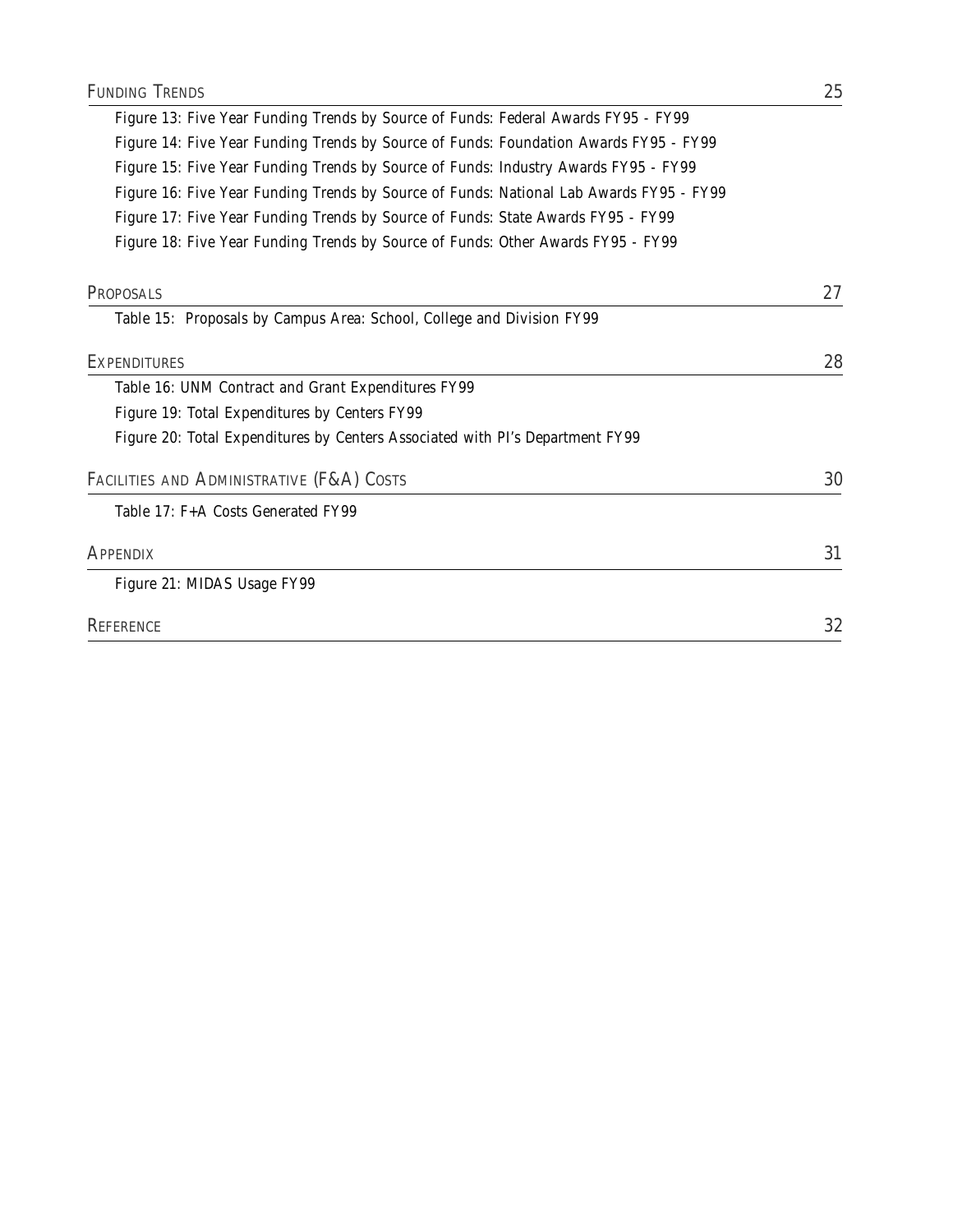#### Summary

Contract and grant (C&G) awards received by the University of New Mexico are from the federal government, state and local government, national laboratories, private and corporate foundations, industry, universities and nonprofit organizations. A breakdown of FY99 (July 1, 1998 - June 30, 1999) awards, by category is as follows:

|                                   | <b>FY98</b>   | FY99          |
|-----------------------------------|---------------|---------------|
| Research                          | \$94,584,071  | \$107,446,037 |
| <b>Instruction &amp; Training</b> | 16,586,349    | 11,570,128    |
| Public Service & Other            | 41,853,767    | 70,993,120    |
| Fellowships                       | 1,613,949     | 510,434       |
| <b>Financial Aid</b>              | 21,192,474    | 28,107,829    |
| <b>Total</b>                      | \$175,830,610 | \$218,627,548 |

#### Figure 1: Summary FY98 - FY99



Type of Funding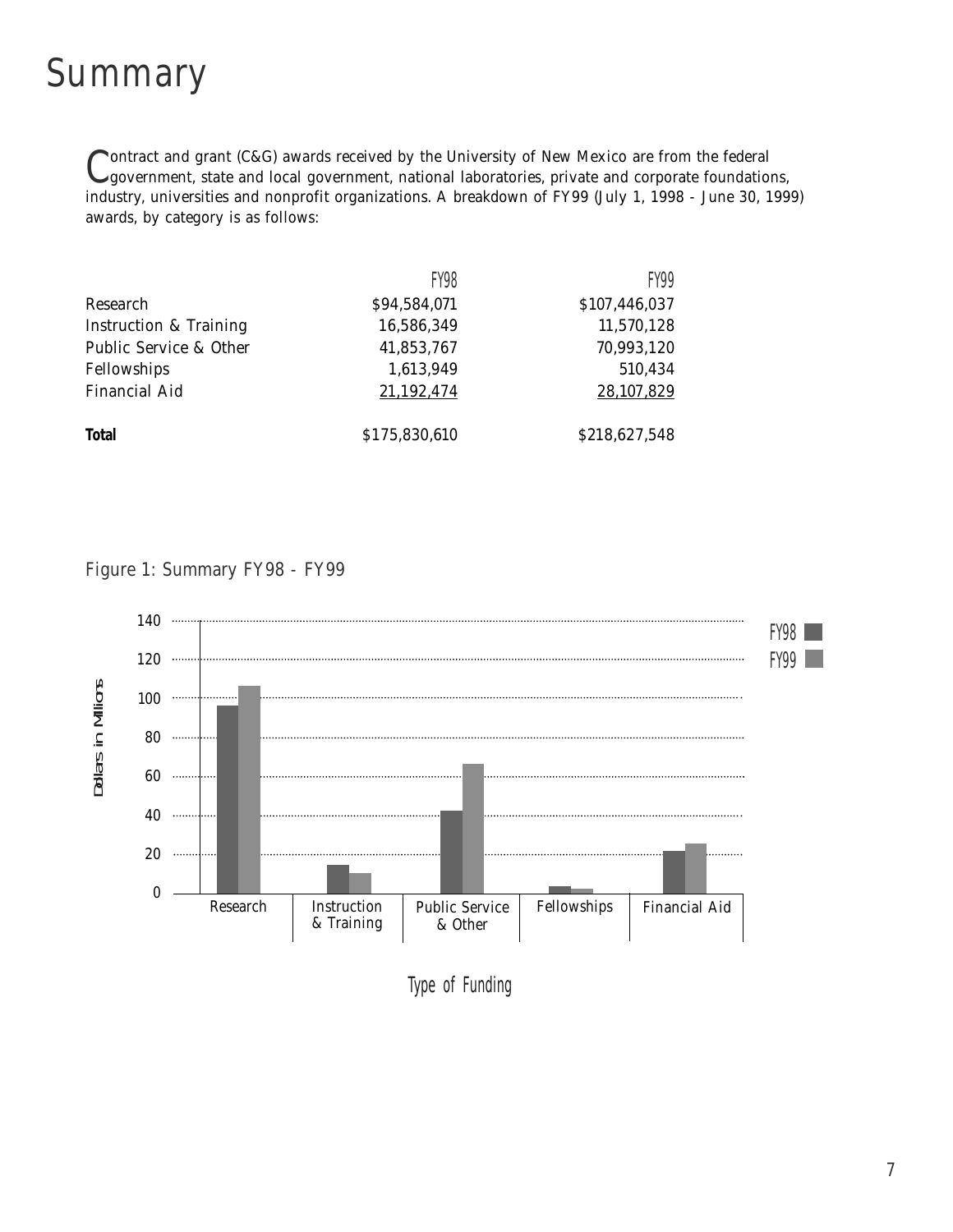## Summary

The FY99 total for external sponsored support to the University of New Mexico is \$218.6 million. As in<br>the past, the federal government remains the primary source of UNM sponsored projects and represents 58% of sponsored support at UNM. State funding represents 21% of sponsored support. Funding from the national laboratories represents 4% of total sponsored support. Foundation support contributes to 2% of sponsored funds. Industry accounted for 6% of total sponsored support. Other support, which includes funds from universities, nonprofit organizations, local schools and foreign entities accounted for 9% of sponsored support.

The largest sponsor was the State of New Mexico, followed by the U.S. Department of Health and Human Services, the U.S. Air Force, and the U.S. Department of Education. Foundations, industry and local/state government continue to play an important ongoing role for UNM's sponsored activities.

The total number of contracts and grants in FY99 is 1,330 and a total of 653 UNM principal investigators received awards. Of the colleges and schools, the School of Medicine had the largest amount of outside funding; the second was the College of Arts and Sciences, followed by the School of Engineering. Other significant support was distributed among the remaining colleges and schools, institutes, centers and programs.

*Tables 1a* through *1d* and *Table 2* summarize statistics pertaining to funding sources with respect to C&G awards for the main campus as well as the Health Sciences Center (HSC).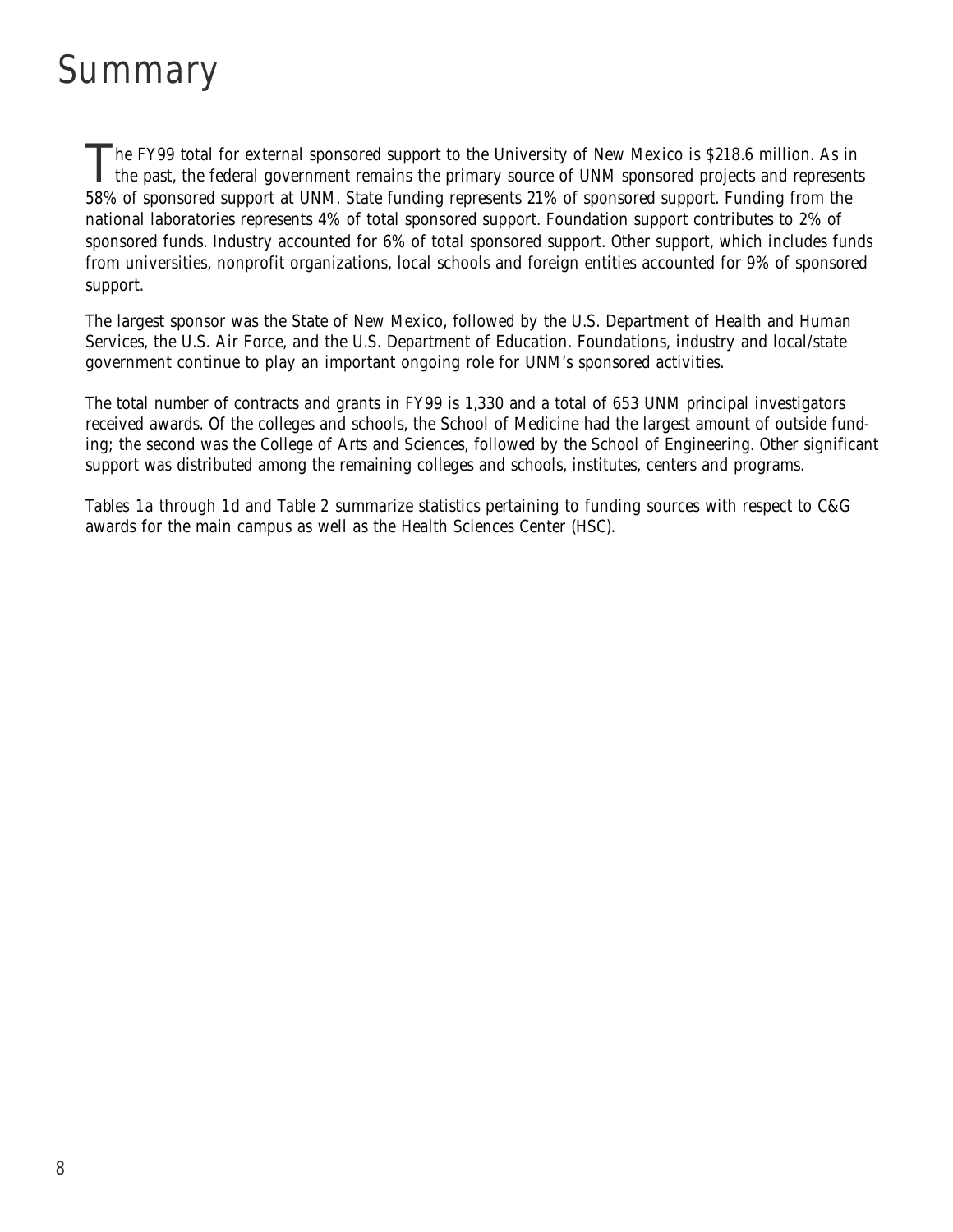## Statistics Summary

CONTRACT AND GRANT AWARDS AND FUNDING SOURCES FY99

| Table 1a                      |                                |  |
|-------------------------------|--------------------------------|--|
| Total C&G Awards              | Percentage of Total C&G Awards |  |
|                               |                                |  |
| Total C&G Awards: UNM         | \$218.6M                       |  |
| Total C&G Awards: Main Campus | \$148.6M (68%)                 |  |
| Total C&G Awards: HSC         | \$69.9M (32%)                  |  |

| Table 1b<br>Source of C&G Awards (UNM) | Percentage of Total C&G Awards<br>[Total: \$218.6M] |
|----------------------------------------|-----------------------------------------------------|
| Foundations                            | 2%                                                  |
| Federal                                | 58%                                                 |
| Industry                               | 6%                                                  |
| <b>National Laboratories</b>           | 4%                                                  |
| State of New Mexico                    | 21%                                                 |
| <b>Other</b>                           | 9%                                                  |

Table 1c

| Source of C&G Awards (Main Campus) | Percentage of Total C&G Awards |
|------------------------------------|--------------------------------|
|                                    | [Total: \$148.6M]              |
| Foundations                        | $1\%$                          |
| Federal                            | 59%                            |
| Industry                           | 3%                             |
| <b>National Laboratories</b>       | 5%                             |
| <b>State of New Mexico</b>         | 24%                            |
| <b>Other</b>                       | 8%                             |

| Percentage of Total C&G Awards |
|--------------------------------|
| [Total: \$69.9M]               |
| 3%                             |
| 56%                            |
| 13%                            |
| ${<}1\%$                       |
| 14%                            |
| 13%                            |
|                                |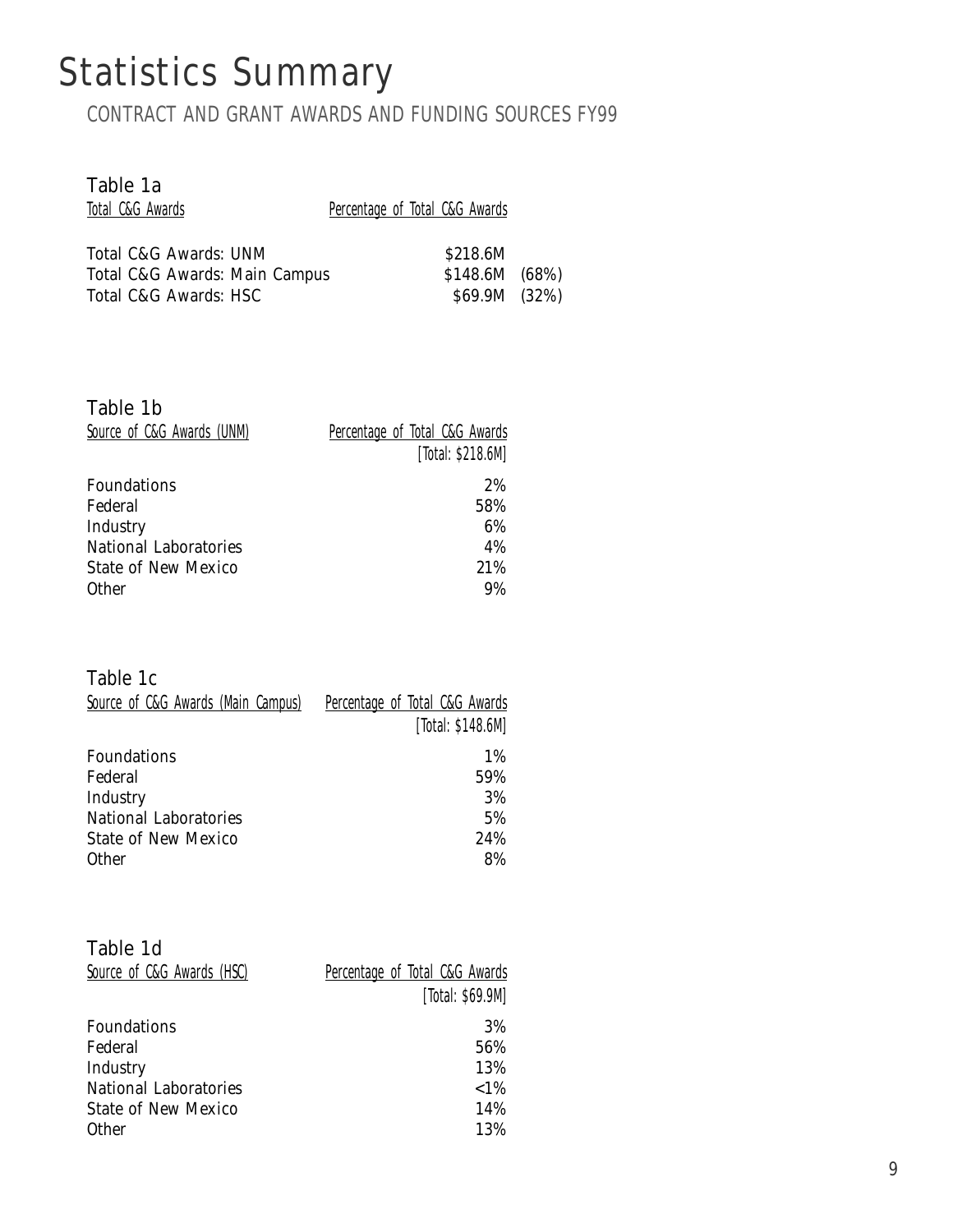# Statistics Summary

FUNDING CATEGORIES FY99

| Table 2                 |                   |                  |                   |
|-------------------------|-------------------|------------------|-------------------|
| <b>Funding Category</b> | Main Campus       | HSC              | UNM               |
|                         | [Total: \$148.6M] | [Total: \$69.9M] | [Total: \$218.6M] |
| Research                | 51%               | 45%              | 49%               |
| <b>Public Service</b>   | 23%               | 53%              | 33%               |
| Instruction             | 7%                | 2%               | 5%                |
| Fellowships             | ${<}1\%$          |                  | ${<}1\%$          |
| <b>Financial Aid</b>    | 19%               | ${<}1\%$         | 13%               |
|                         |                   |                  |                   |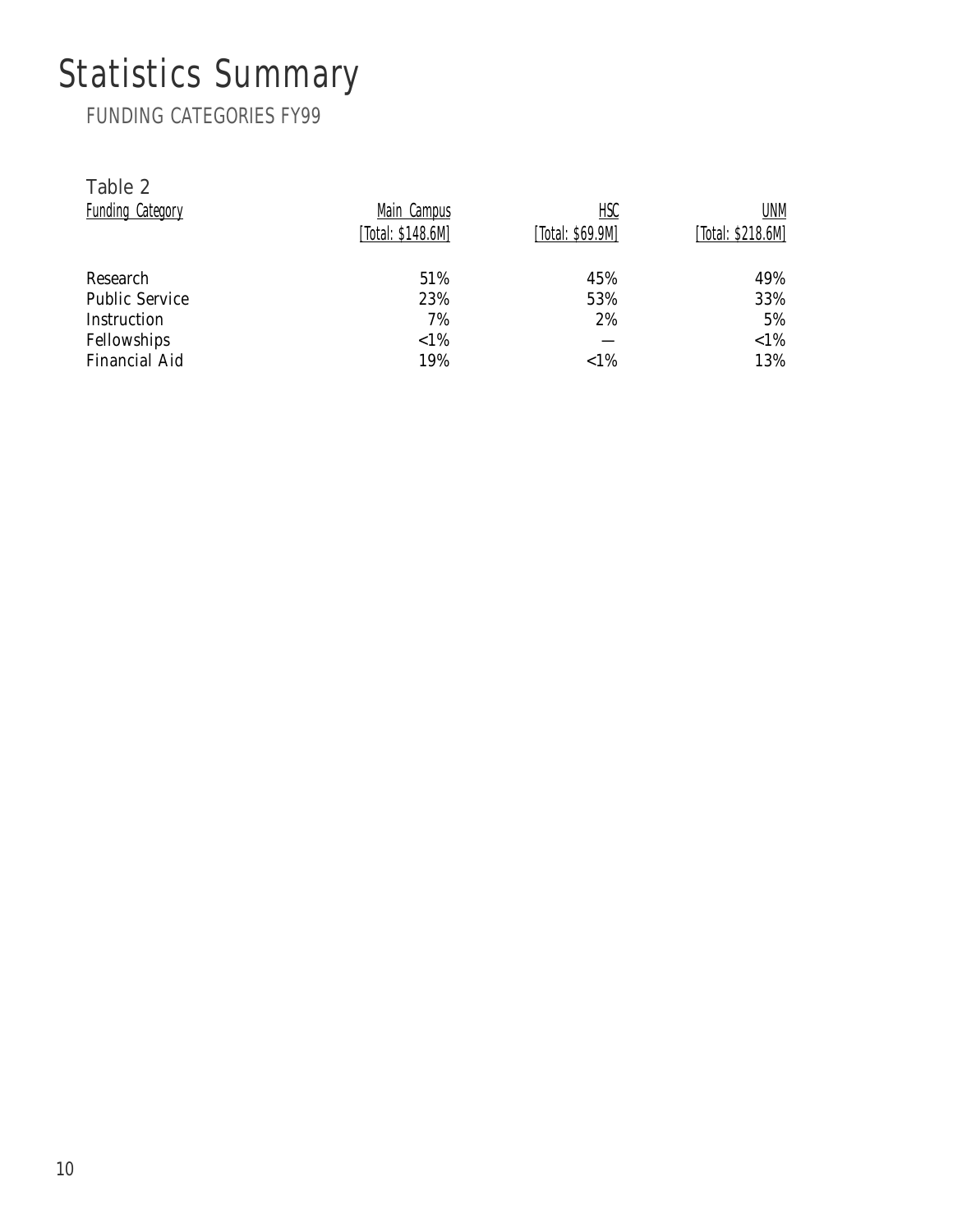# National Rankings

The National Science Foundation (NSF) maintains data on research and development (R&D) expenditures in science and engineering for the nation's universities. R&D expenditures are from all sources of funding: federal, state, local, industrial, foundation, internal and miscellaneous. *Tables 3* and *4,* below, show UNM's ranking since FY94 based on this NSF data.

*Tables 5* through *8* detail UNM's placement within the individual rankings of the top colleges and universities according to the latest available NSF surveys of expenditures and obligations. An assortment of pie charts and bar diagrams are presented in *Figures 2* through *20*.

Table 3: UNM's Ranking for R&D Expenditures at Universities and Colleges: FY94 - FY98

| Year        | <u>Ranking</u> |
|-------------|----------------|
| <b>FY98</b> | 75             |
| <b>FY97</b> | 74             |
| <b>FY96</b> | 69             |
| <b>FY95</b> | 55             |
| <b>FY94</b> | 79             |
|             |                |

Table 4: UNM's Ranking for Total R&D Expenditures at Public Universities and Colleges: FY94 - FY98

| Year        | Ranking |
|-------------|---------|
| <b>FY98</b> | 52      |
| <b>FY97</b> | 50      |
| <b>FY96</b> | 47      |
| <b>FY95</b> | 37      |
| <b>FY94</b> | 54      |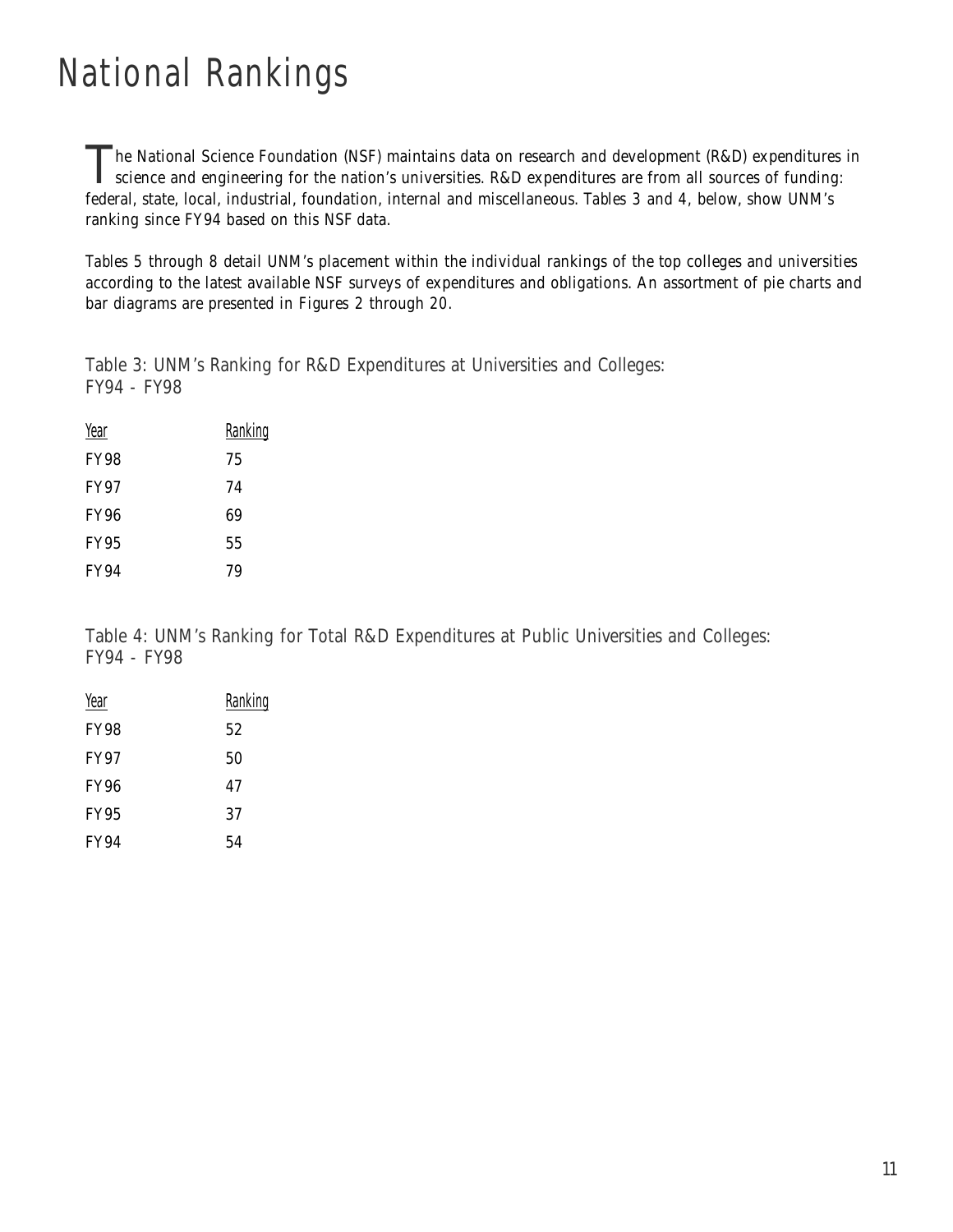Table 5: Total R&D Expenditures at Universities and Colleges: FY94 - FY98 [Dollars in Thousands]\*

| <b>Institution/Ranking</b>           | 1998       | 1997       | 1996       | 1995       | 1994       |
|--------------------------------------|------------|------------|------------|------------|------------|
| <b>Total, All Institutions</b>       | 25,735,268 | 24,187,601 | 22,961,974 | 22,097,902 | 20,965,816 |
| 71 University of Virginia            | 133,049    | 114,085    | 97,334     | 136,679    | 129,504    |
| 72 U CA Irvine                       | 130,415    | 113,187    | 119,647    | 109,908    | 104,778    |
| 73 Boston University                 | 130,054    | 120,392    | 110,266    | 103,709    | 90,504     |
| 74 University of Oklahoma            | 126,861    | 114,387    | 109,071    | 102,337    | 95,747     |
| 75 University of New Mexico 125,910  |            | 116,152    | 116,618    | 129,354    | 90,315     |
| 76 U of Nebraska Lincoln             | 118,857    | 117,100    | 102,460    | 107,721    | 102,746    |
| 77 University of Kansas              | 117,115    | 108,893    | 100,649    | 100,702    | 95,701     |
| 78 Georgetown University             | 116,611    | 119,114    | 112,582    | 102,421    | 82,661     |
| 79 Princeton University <sup>2</sup> | 115,996    | 114,549    | 112,380    | 104,157    | 99,287     |
| 80 The Rockefeller U                 | 115,494    | 109,999    | 105,595    | 99,348     | 74,458     |
| <b>Total 1st 80 Institutions</b>     | 18,821,550 | 17,612,424 | 16,673,825 | 16,068,229 | 15,277,081 |
| 81 U Med & Dent NJ                   | 114,491    | 110,383    | 98,535     | 96,365     | 86,866     |
| 82 Mt Sinai School of Med.           | 109,448    | 94,776     | 92,405     | 92,008     | 86,179     |
| 83 Oregon Health Sciences U          | 105,208    | 98,319     | 80,333     | 74,726     | 63,875     |
| 84 U of South Florida                | 104,325    | 99,649     | 94,157     | 92,758     | 86,186     |
| 85 UT-Houston HSC                    | 101,993    | 95,638     | 82,803     | 74,644     | 66,432     |
| 86 Mississippi State U               | 100,410    | 84,157     | 84,124     | 72,145     | 76,201     |
| 87 Yeshiva University                | 99,000     | 96,819     | 91,430     | 94,739     | 92,881     |
| 88 U CA Santa Barbara                | 96,034     | 94,796     | 91,284     | 78,737     | 73,619     |
| 89 Alleheny U of HS                  | 95,984     | 85,748     | 48,790     | 41,237     | 45,218     |
| 90 Washington State U                | 95,422     | 97,700     | 98,641     | 96,810     | 94,819     |
| <b>Total 1st 90 Institutions</b>     | 19,843,865 | 18,570,409 | 17,536,327 | 16,882,418 | 16,049,357 |

*Source: National Science Foundation/SRS, Survey of Scientific and Engineering Expenditures at Universities and Colleges, Fiscal Year 1998.*

\* Federal expenditures represents the dollar amount reported by each institution to NSF.

2 These data do not include R&D expenditures at university-associated federally funded research and development centers.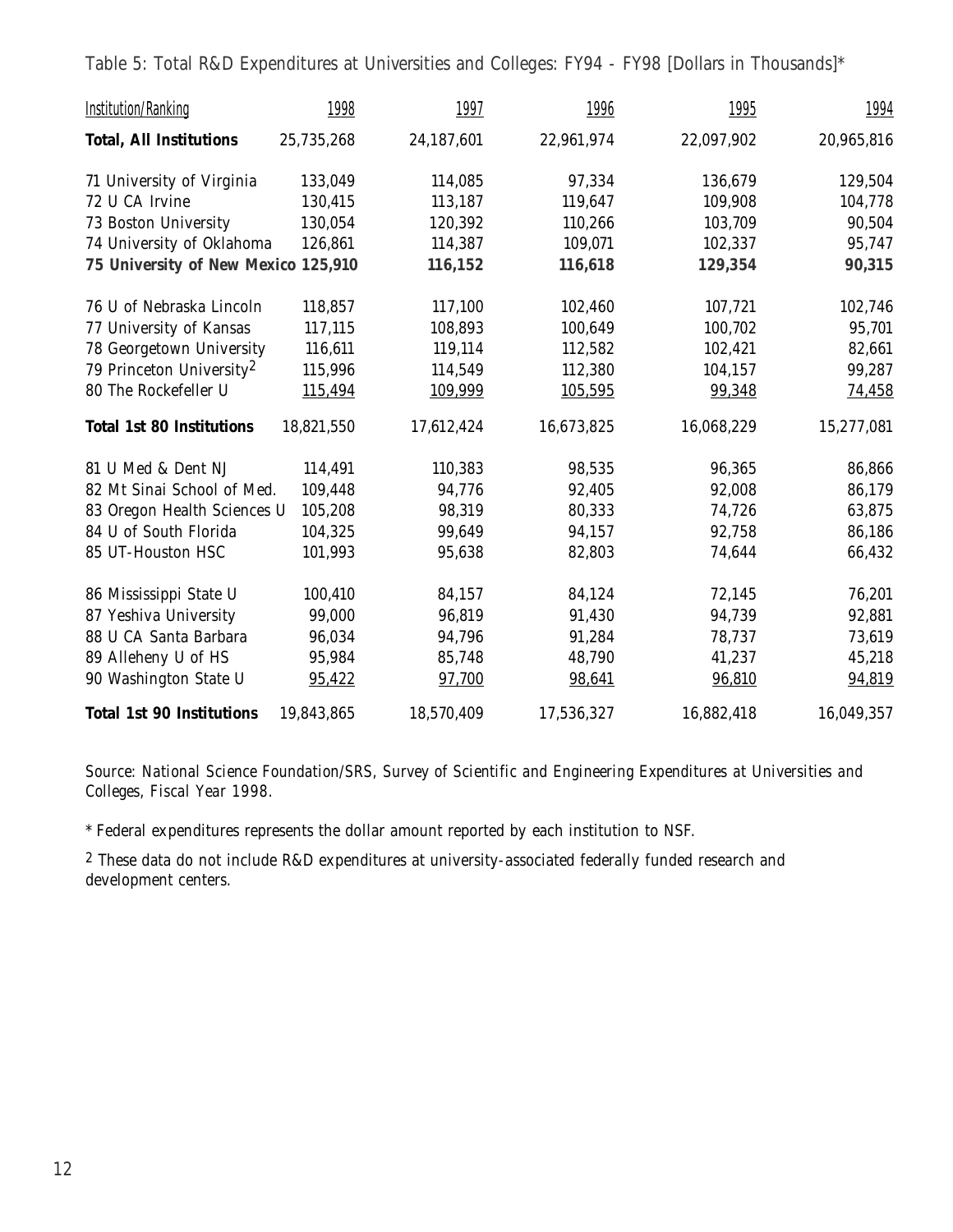Table 6: R&D Expenditures at Public Universities and Colleges by Source of Funds: FY98 [Dollars in Thousands]\*

| <b>Institution/Ranking</b>       | <b>Total</b> | Federal Govt. | State & Local | <b>Industry</b> | Institutional | Other     |
|----------------------------------|--------------|---------------|---------------|-----------------|---------------|-----------|
|                                  |              |               | Govts.        |                 | <b>Funds</b>  |           |
| <b>Total, All Institutions</b>   | 17,391,022   | 9,016,467     | 1,757,863     | 1,267,036       | 4,218,736     | 1,130,920 |
| 41 University of Utah            | 142,956      | 100,722       | 856           | 10,007          | 23,498        | 7,873     |
| 42 SUNY Stony Brook              | 141,766      | 91,531        | 2,241         | 6,908           | 34,179        | 6,907     |
| 43 U TX MD Anderson Cncr         | 141,260      | 63,074        | $\mathbf{0}$  | $\theta$        | 48,260        | 29,926    |
| 44 Colorado State University     | 140,179      | 80,451        | 19,168        | 6,155           | 34,271        | 134       |
| 45 Wayne State University        | 138,456      | 57,646        | 12,978        | 11,207          | 41,231        | 15,394    |
| 46 Oregon State University       | 138,240      | 82,416        | 28,017        | 518             | 14,558        | 12,731    |
| 47 U of Missouri Columbia        | 136,061      | 45,448        | 16,978        | 4,348           | 63,165        | 6,122     |
| 48 University of Connecticut     | 134,448      | 53,189        | 11,902        | 9,905           | 49,404        | 10,048    |
| 49 University of Virginia        | 133,049      | 93,328        | 4,159         | 12,400          | 11,810        | 11,352    |
| 50 U CA Irvine                   | 130,415      | 65,902        | 5,700         | 15,712          | 27,607        | 15,494    |
| <b>Total 1st 50 Institutions</b> | 11,957,723   | 6,288,056     | 1,157,786     | 889,059         | 2,820,257     | 802,565   |
| 51 University of Oklahoma        | 126,861      | 54,451        | 13,063        | 7,661           | 37,494        | 14,192    |
| 52 University of New Mexico      | 125,910      | 84,365        | 3,490         | 3,331           | 30,492        | 4,232     |
| 53 U of Nebraska Lincoln         | 118,857      | 41,888        | 39,208        | 4,721           | 31,243        | 1,797     |
| 54 University of Kansas          | 117,115      | 50,567        | 9,662         | 8,281           | 35,467        | 13,318    |
| 55 U Med & Dent NJ               | 114,491      | 59,828        | 6,242         | 8,841           | 28,983        | 10,597    |
| 56 Oregon Health Sci U           | 105,208      | 71,054        | 3,206         | 7,680           | 14,534        | 8,734     |
| 57 U of South Florida            | 104,325      | 35,930        | 7,833         | 5,397           | 44,613        | 10,552    |
| 58 UT-Houston HSC                | 101,993      | 70,446        | 818           | 11,106          | 6,626         | 12,997    |
| 59 Mississippi State U           | 100,410      | 42,004        | 24,227        | 7,470           | 26,709        | $\bf{0}$  |
| 60 U CA Santa Barbara            | 96,034       | 68,408        | 1,789         | 3,666           | 15,789        | 6,382     |
| <b>Total 1st 60 Institutions</b> | 13,068,927   | 6,866,997     | 1,267,324     | 957,213         | 3,092,207     | 885,186   |

*Source: National Science Foundation/SRS, Survey of Scientific and Engineering Expenditures at Universities and Colleges, Fiscal Year 1998.*

\* Federal expenditures represents the dollar amount reported by each institution to NSF.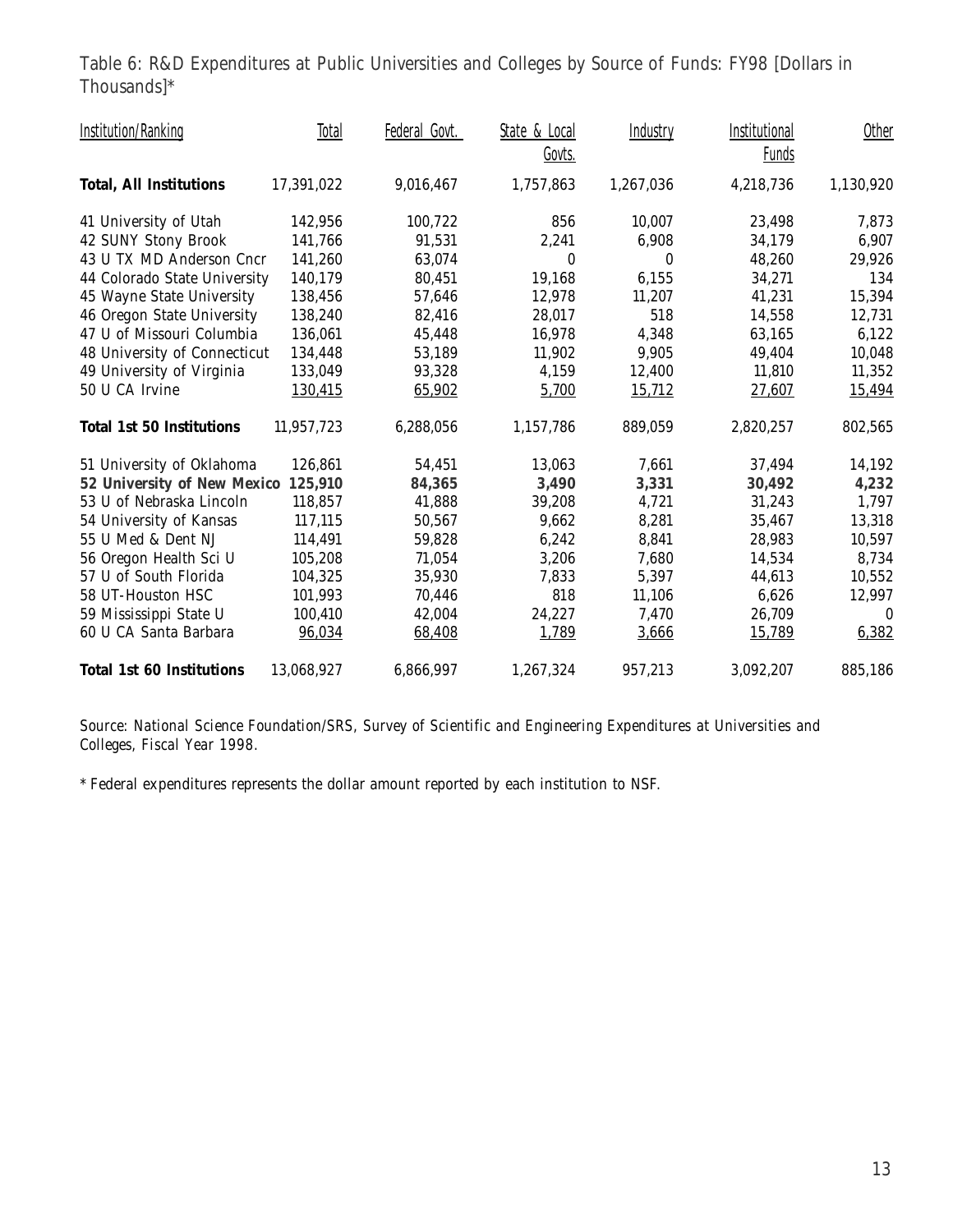Table 7: Federal Obligations for Science and Engineering Research and Development to the 100 Universities and Colleges Receiving the Largest Amounts, Ranked by Total Amount Received: FY98 [Dollars in Thousands]\*

| <b>Institution/Ranking</b>     | \$ Amount  |
|--------------------------------|------------|
| <b>Total, All Institutions</b> | 13,847,428 |
| 61 U of CA Irvine              | 72,248     |
| 62 U of Il Chicago             | 72,160     |
| 63 Purdue University           | 67,958     |
| 64 U of TX MD Anderson Cancer  | 65,741     |
| 65 Oregon Health Sciences U    | 65,477     |
| 66 University of New Mexico    | 65,097     |
| 67 Georgetown University       | 63,442     |
| 68 Georgia Institute of Tech   | 63,081     |
| 69 Wayne State University      | 61,832     |
| 70 Colorado State University   | 61,814     |
| Total 1st 70 institutions      | 10,102,828 |

*Source: National Science Foundation/SRS, Survey of Federal Support to Universities, Colleges, and Nonprofit Institutions, Fiscal Year 1998.*

\*Federal obligations data is submitted to NSF by federal funding agencies and represents new funds awarded for that fiscal year.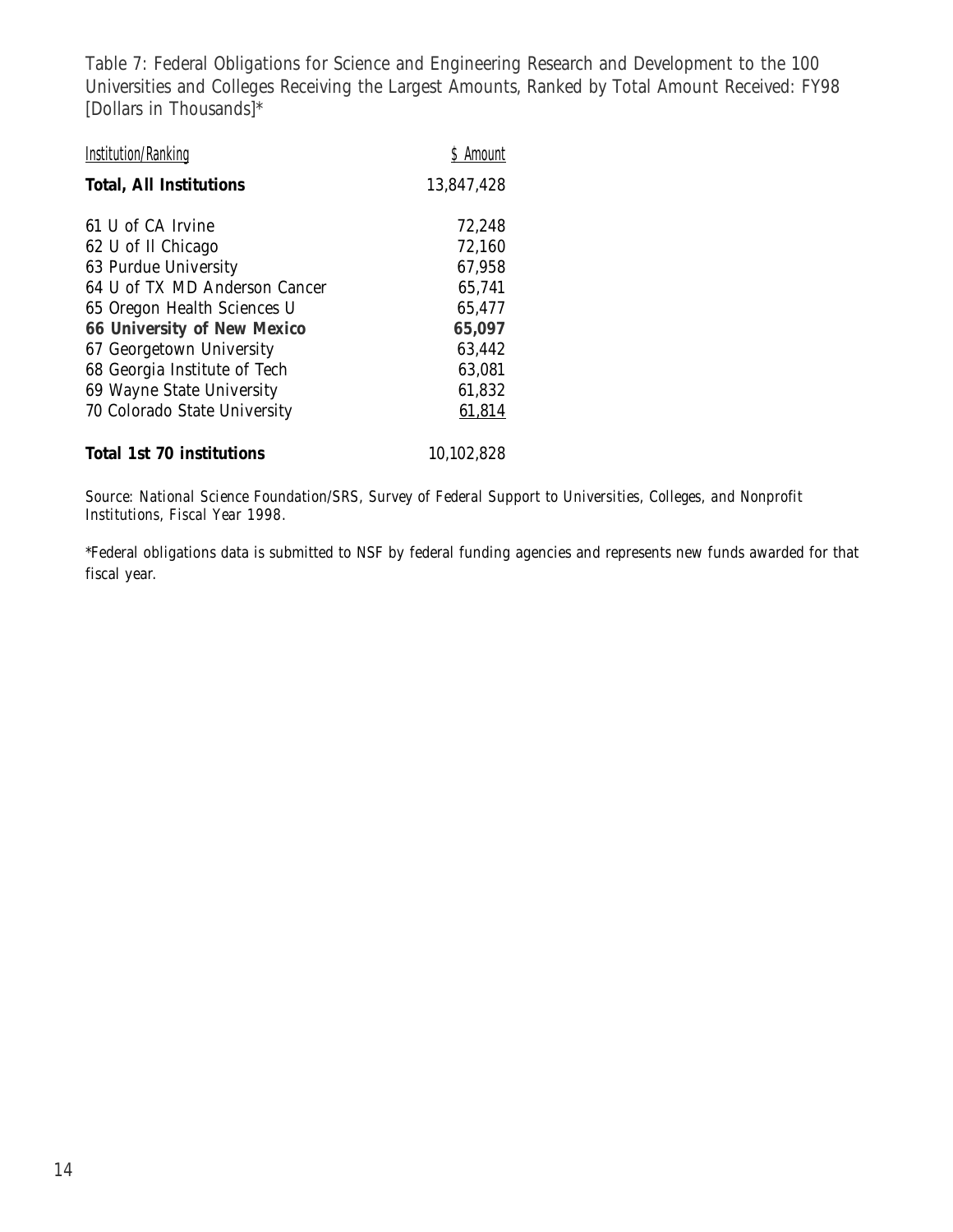Table 8: Federal Obligations for Science and Engineering to the 100 Universities and Colleges Receiving the Largest Amounts, Ranked by Total Amount Received in FY98: FY94 - FY98 [Dollars in Thousands]\*

| <b>Institution/Ranking</b>       | 1994       | 1995       | 1996       | 1997       | 1998       |
|----------------------------------|------------|------------|------------|------------|------------|
| <b>Total, All Institutions</b>   | 13,867,144 | 14,461,050 | 14,449,919 | 15,095,984 | 16,031,984 |
| 61 U of IL Chicago               | 64,197     | 57,799     | 61,552     | 65,237     | 81,907     |
| 62 U of TX Hlth Sci Houston      | 46, 422    | 50,738     | 67,427     | 69,114     | 81,295     |
| 63 NC State U                    | 74,029     | 85,091     | 77,041     | 79,728     | 79,368     |
| 64 U of CA Santa Barbara         | 64,875     | 63,625     | 64,254     | 64,379     | 79,201     |
| 65 Colorado State U              | 67,000     | 66,739     | 61,751     | 74,266     | 77,671     |
| 66 U of CA Irvine                | 69,565     | 71,578     | 69,861     | 71,464     | 77,401     |
| 67 U of Kentucky All             | 65,372     | 66,336     | 70,192     | 75,649     | 74,704     |
| 68 Oregon State U                | 67,954     | 84,067     | 72,435     | 73,835     | 73,770     |
| 69 University of New Mexico      | 74,407     | 83,155     | 65,459     | 65,412     | 71,889     |
| 70 Oregon Hlth Sci U             | 53,524     | 54,104     | 53,199     | 71,399     | 70,828     |
| <b>Total 1st 70 Institutions</b> | 9,587,928  | 9,988,041  | 10,103,662 | 10,490,261 | 11,276,595 |
| 71 Georgetown University         | 62,519     | 116,017    | 95,072     | 67,052     | 68,729     |
| 72 U TX MD Anderson Cancr        | 49,500     | 46,712     | 56,618     | 60,612     | 67,891     |
| 73 U of Hawaii Manoa             | 58,741     | 54,819     | 56,927     | 67,874     | 67,681     |
| 74 Wayne State University        | 49,279     | 51,023     | 59,273     | 66,419     | 66,983     |
| 75 U Med & Dent of NJ            | 54,295     | 49,695     | 56,845     | 62,093     | 64,763     |
| 76 U of Missouri Columbia        | 47,245     | 48,376     | 45,246     | 57,999     | 64,594     |
| 77 Texas A&M U                   | 88,221     | 94,190     | 85,078     | 83,719     | 64,395     |
| 78 U of Cincinnati               | 55,436     | 54,785     | 54,965     | 55,962     | 63,268     |
| 79 University of Kansas          | 37,810     | 44,402     | 49,762     | 49,827     | 62,404     |
| 80 University of Georgia         | 66,867     | 60,943     | 60,129     | 56,303     | 60,865     |
| Total 1st 80 Institutions        | 10,157,841 | 10,609,003 | 10,723,577 | 11,118,121 | 11,928,168 |

*Source: National Science Foundation/SRS, Survey of Federal Support to Universities, Colleges, and Nonprofit Institutions, Fiscal Year 1998.*

\*Federal obligations data is submitted to NSF by federal funding agencies and represents new funds awarded for that fiscal year.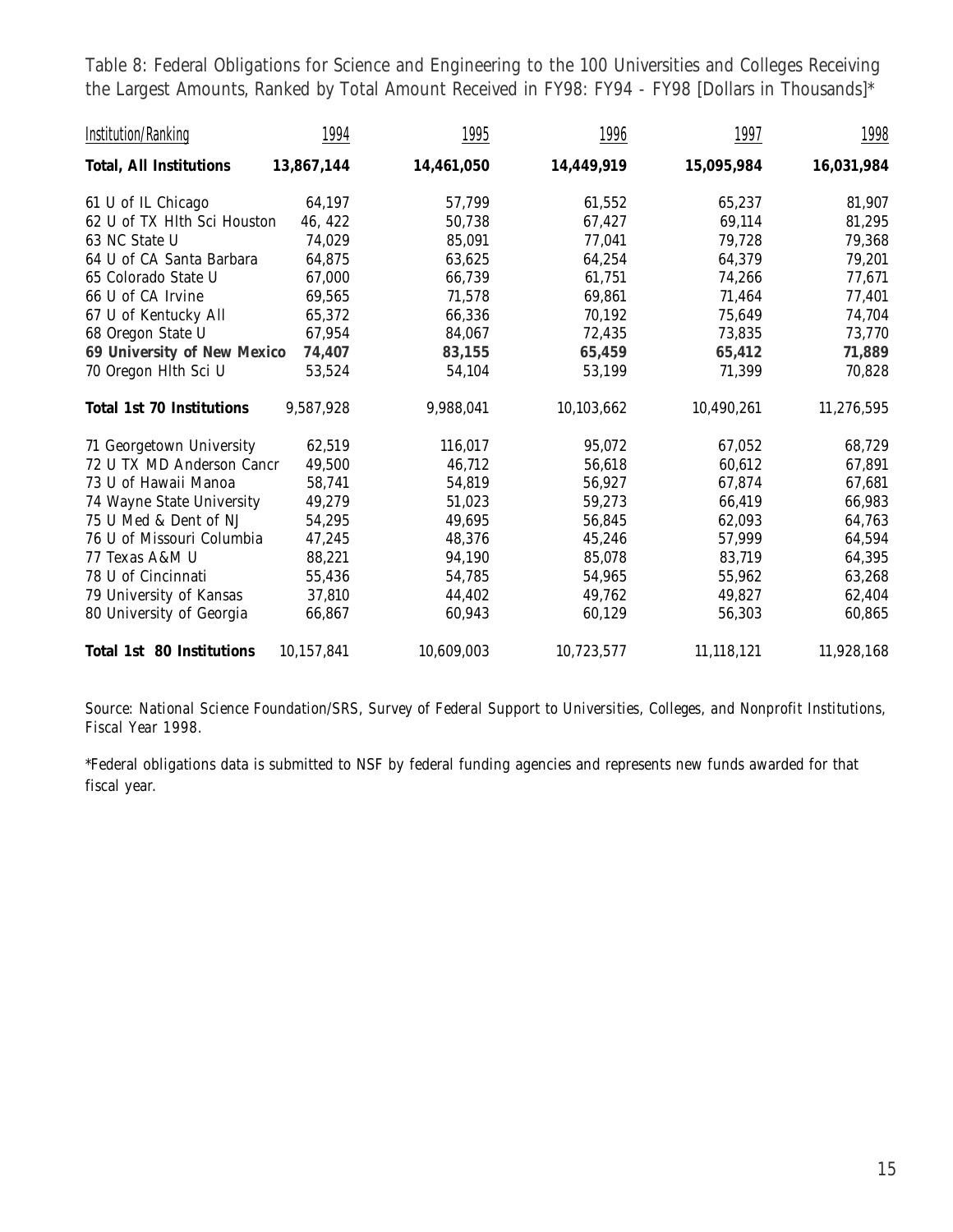# UNM Figures





Figure 3: Breakdown of Federal Funds FY99

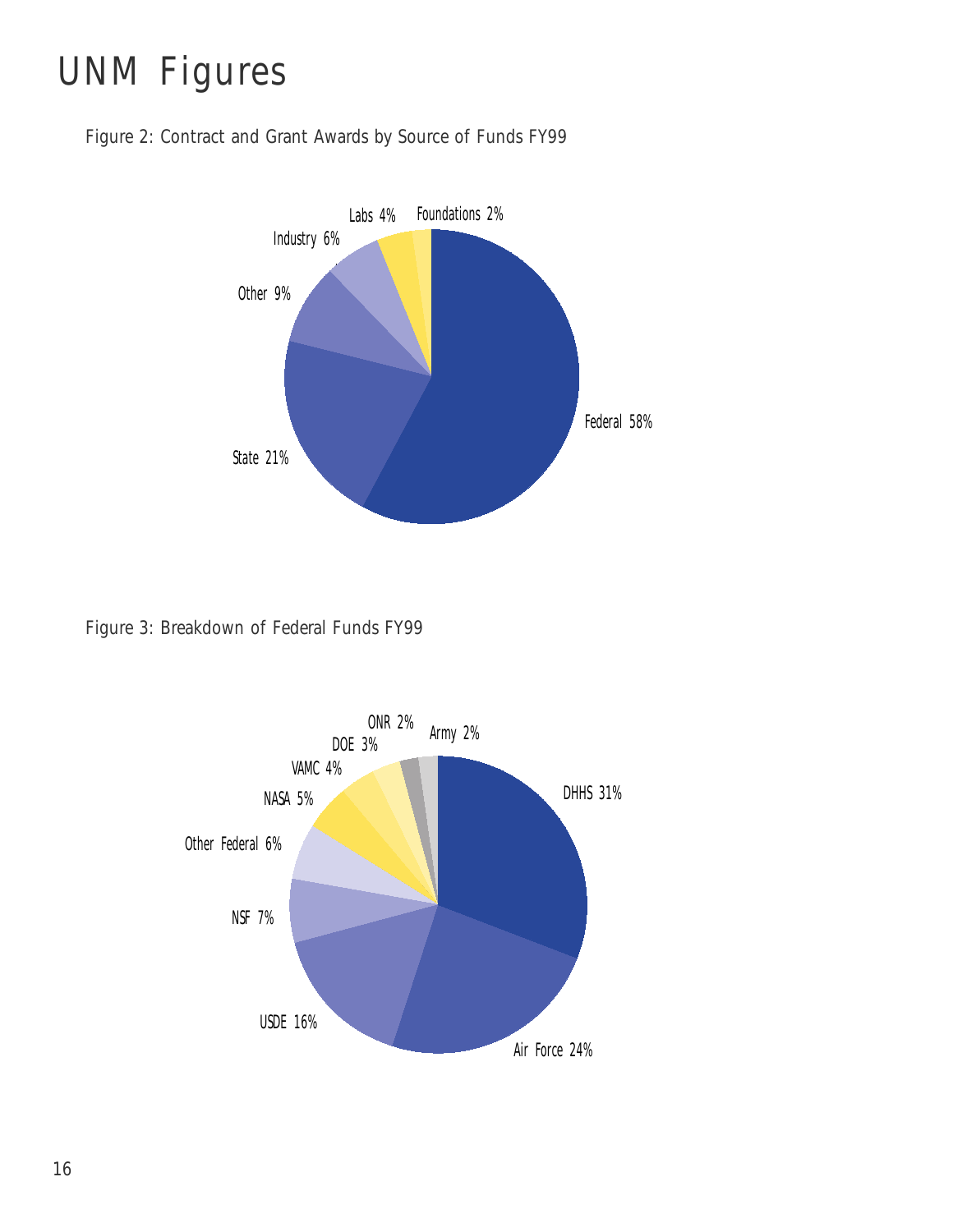

Figure 5: Total Contract and Grant Awards Ten Year History FY90 - FY99



Fiscal Years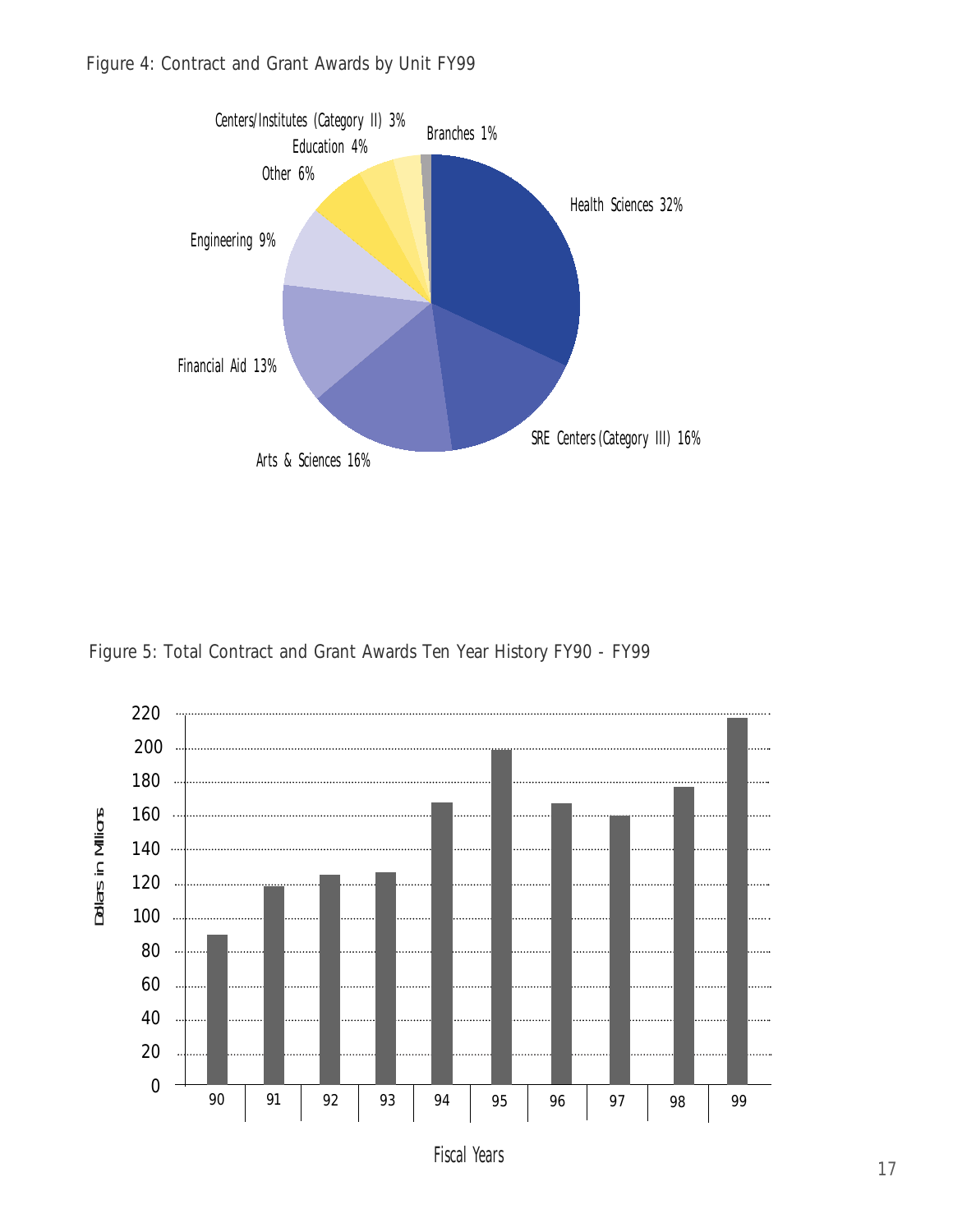

Figure 7: Total Contract and Grant Expenditures Ten Year History FY90 - FY99<sup>0</sup>



<sup>◊</sup> *Please see "References," page 32.*

*Note: Financial aid, endowments, fellowships and F+A are not included in this graph.*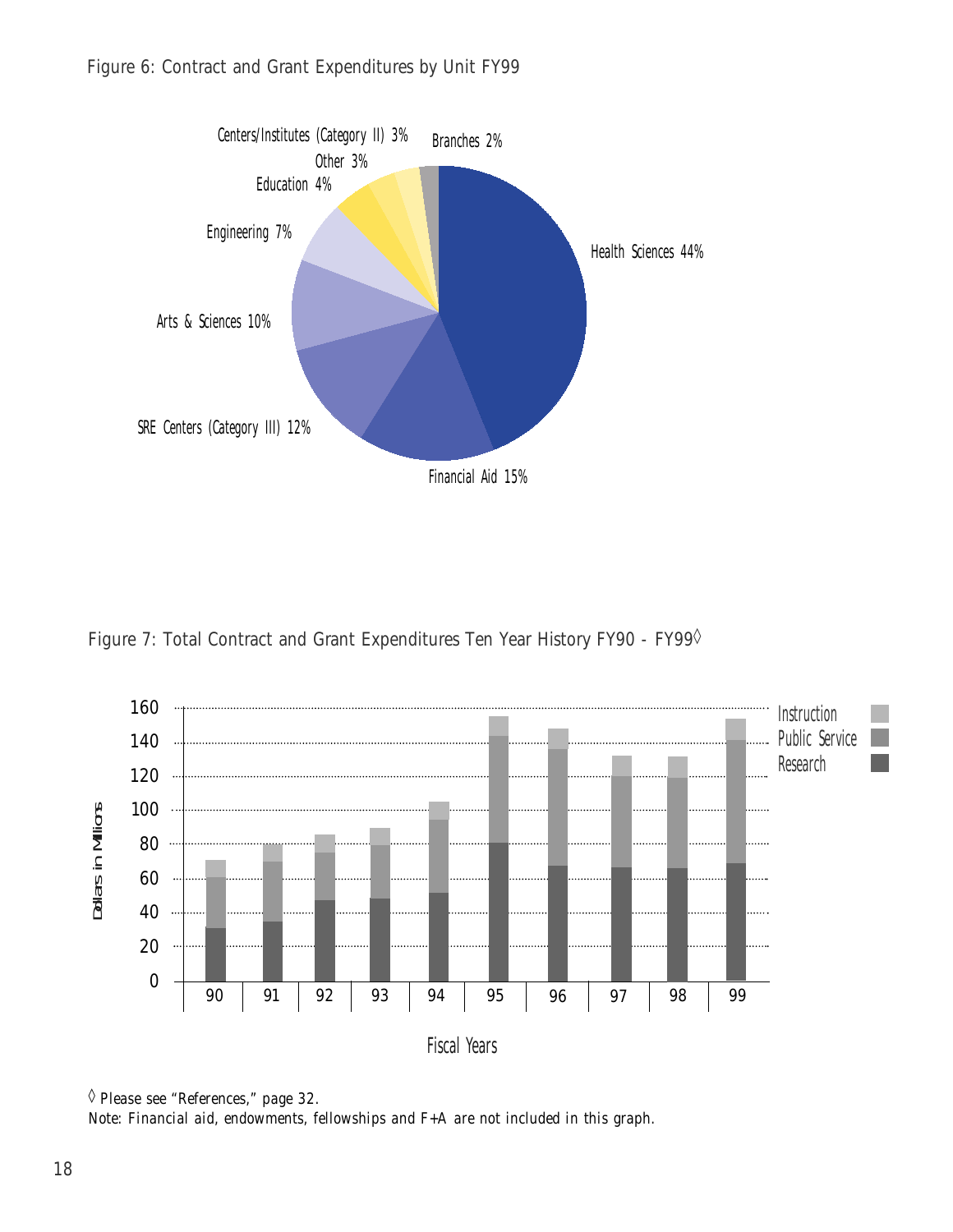

Figure 9: Facilities and Administrative Costs Generated by Unit FY99

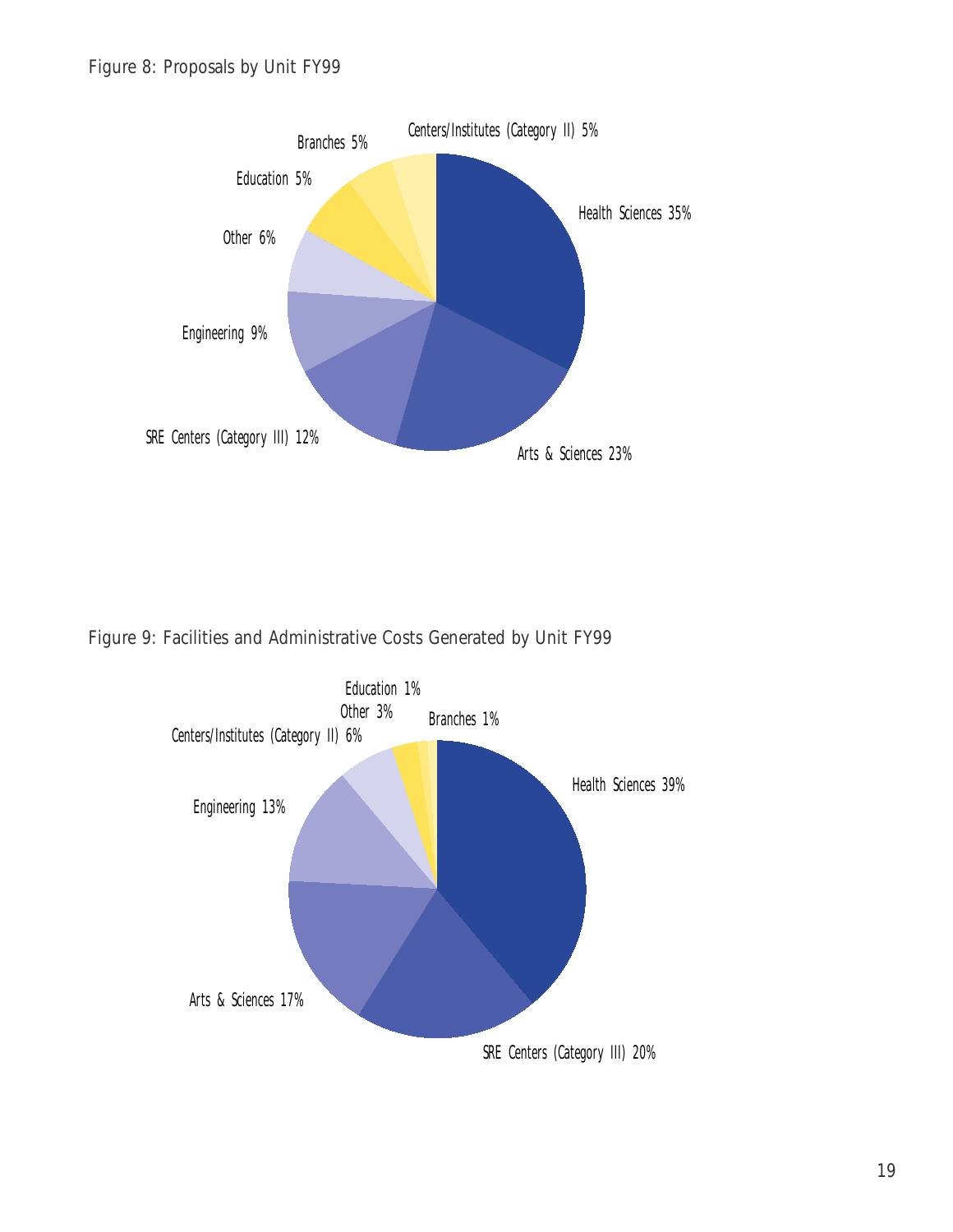#### Awards

External sponsored support at the University of New Mexico has increased 258% over a ten-year period. In FY99 UNM received \$218.6M for 1,330 awards. The Health Sciences Center had the largest percentage of contract and grant awards, 32%, for a total \$70M. The School of Engineering accounted for 9% of the awards, for a total of \$19.1M and the College of Arts and Sciences with 16% of the awards, for a total of \$36M. *Table 9* reflects the number of contract and grants awarded from FY90 through FY99. *Tables 10* through *14* and *Figure 10* summarize award dollar details by sources of funds and campus area. *Figures 11* and *12* summarize awards dollars for the centers and for the departments whose principal investigators are involved.

| Year | Main         | HSC          | Total        |
|------|--------------|--------------|--------------|
| 1990 | \$57,893,153 | \$26,700,661 | \$84,593,814 |
| 1991 | 80,590,517   | 37,504,733   | 118,095,250  |
| 1992 | 89,501,957   | 34,362,051   | 123,864,008  |
| 1993 | 89,023,122   | 35,193,405   | 124,216,527  |
| 1994 | 129,434,866  | 37,153,847   | 166,588,713  |
| 1995 | 151,705,415  | 45,238,026   | 196,943,441  |
| 1996 | 113,661,750  | 50,661,741   | 164,323,491  |
| 1997 | 109,623,005  | 50,062,341   | 159,685,346  |
| 1998 | 121,291,377  | 54,539,233   | 175,830,610  |
| 1999 | 148,630,252  | 69,997,296   | 218,627,548  |

Table 9: Award Dollars FY90 - FY99

#### Table 10: Award Dollars by Source of Funds FY98 - FY99

| Source                     | FY98          | FY99          | <u>Change</u> |
|----------------------------|---------------|---------------|---------------|
| <b>Federal Agencies</b>    | \$107,154,164 | \$126,582,140 | $+18%$        |
| <b>State of New Mexico</b> | 23,020,085    | 46,236,325    | $+101%$       |
| National Laboratories      | 7,794,592     | 8,013,755     | $+3\%$        |
| Industry                   | 13,887,907    | 13,902,384    | $+<1\%$       |
| Foundations                | 4,240,458     | 3,478,088     | $-18%$        |
| <b>Other</b>               | 19,733,404    | 20,414,856    | $+3\%$        |
| <b>Total</b>               | \$175,830,610 | \$218,627,548 | $+24%$        |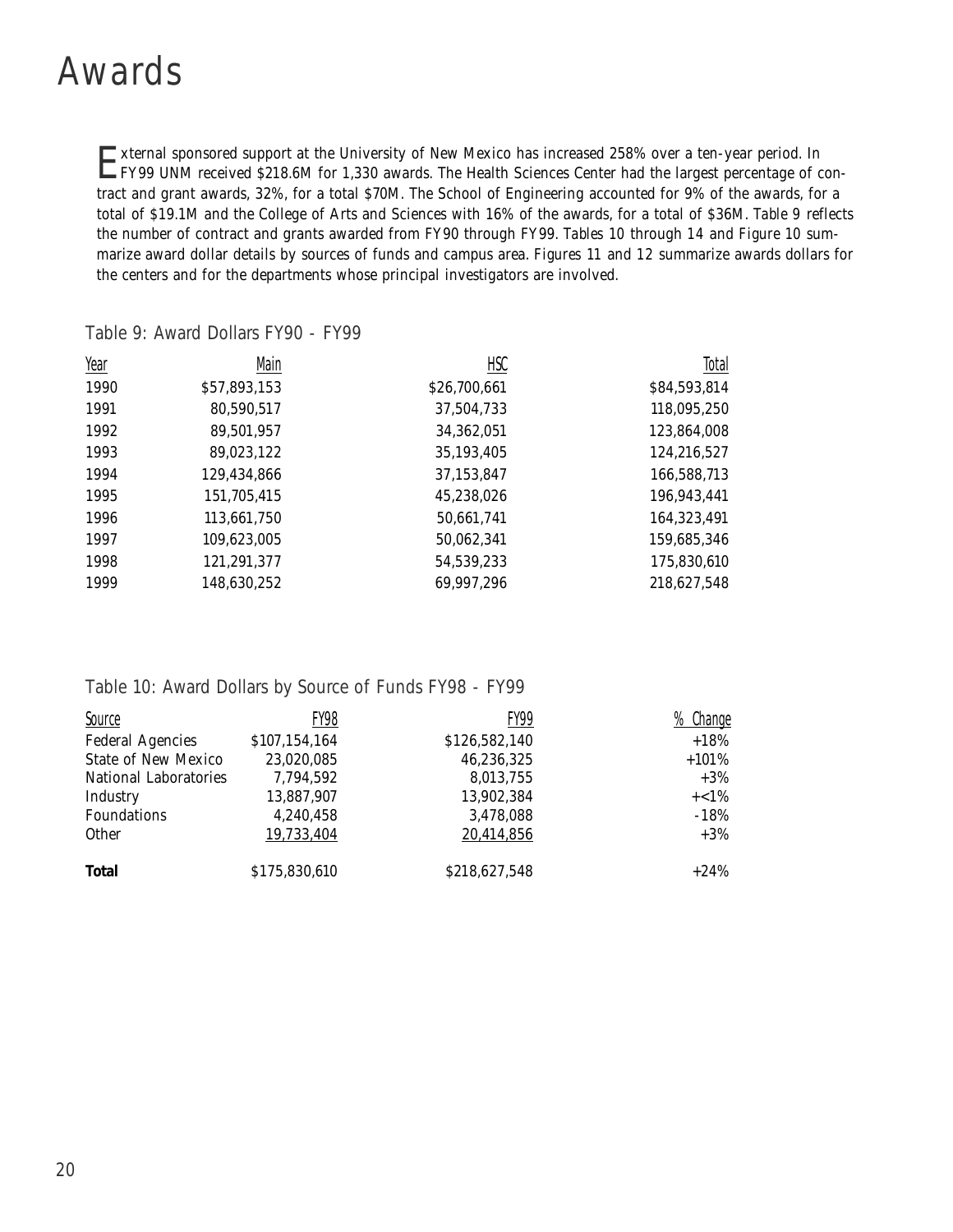Table 11: Award Dollars by Campus Area FY98 - FY99

| <b>Campus Areas</b>                     | <b>FY98</b>   | FY99          |
|-----------------------------------------|---------------|---------------|
| <b>Main Campus</b>                      |               |               |
| Anderson Schools of Management          | \$201,190     | \$347,551     |
| College of Arts and Sciences            | 19,824,028    | 35,968,029    |
| <b>College of Education</b>             | 12,084,440    | 8,905,679     |
| College of Fine Arts                    | 2,000         | 23,425        |
| Division of Continuing Education        | 726,721       | 5,663,598     |
| School of Architecture and Planning     | 359,000       | 124,777       |
| School of Engineering                   | 15,988,460    | 19,077,870    |
| School of Law                           | 1,296,730     | 933,200       |
| Financial Aid                           | 21,192,474    | 27,917,577    |
| <b>Branches</b>                         | 3,818,412     | 3,241,319     |
| UNM Centers/Institutes (Category II)*   | 8,021,438     | 7,033,588     |
| UNM SRE Centers (Category III)**        | 29,888,201    | 35,011,478    |
| Other <sup>+</sup>                      | 7,888,283     | 4,382,161     |
| <b>Health Sciences Center</b>           |               |               |
| Vice President for HSC and Other##      | 1,641,321     | 5,122,353     |
| School of Medicine                      | 41,671,943    | 55,804,870    |
| College of Nursing                      | 747,668       | 648,351       |
| College of Pharmacy                     | 1,726,850     | 1,114,049     |
| Cancer Research and Treatment Center†   | 8,751,451     | 7,307,673     |
| <b>Sub Total Main Campus</b>            | 121,291,377   | 148,630,252   |
| <b>Sub Total Health Sciences Center</b> | 54,539,233    | 69,997,296    |
| <b>Total</b>                            | \$175,830,610 | \$218,627,548 |

*\*, \*\*, ‡, ‡‡, † See "References," page 32.*

Table 12: Award Dollars by Source of Funds: Funds Distribution FY99

| <b>Source</b>              | Fin. Aid     | Main          | <b>HSC</b>   | Total         | $\frac{\%}{\frac{1}{2}}$ |
|----------------------------|--------------|---------------|--------------|---------------|--------------------------|
| <b>Federal Agencies</b>    | \$18,507,103 | \$68,541,780  | \$39,533,257 | \$126,582,140 | 58%                      |
| <b>State of New Mexico</b> | 9,410,474    | 26,813,253    | 10,012,598   | 46,236,325    | 21%                      |
| National Laboratories      | 0            | 7,779,360     | 234.395      | 8.013.755     | 4%                       |
| Industry                   | 0            | 4,968,693     | 8,933,691    | 13,902,384    | 6%                       |
| <b>Foundations</b>         | 0            | 1,548,830     | 1,929,258    | 3,478,088     | 2%                       |
| <b>Other</b>               |              | 11,060,759    | 9,354,097    | 20,414,856    | $9\%$                    |
| <b>Total</b>               | \$27,917,577 | \$120,712,675 | \$69,997,296 | \$218,627,548 | 100%                     |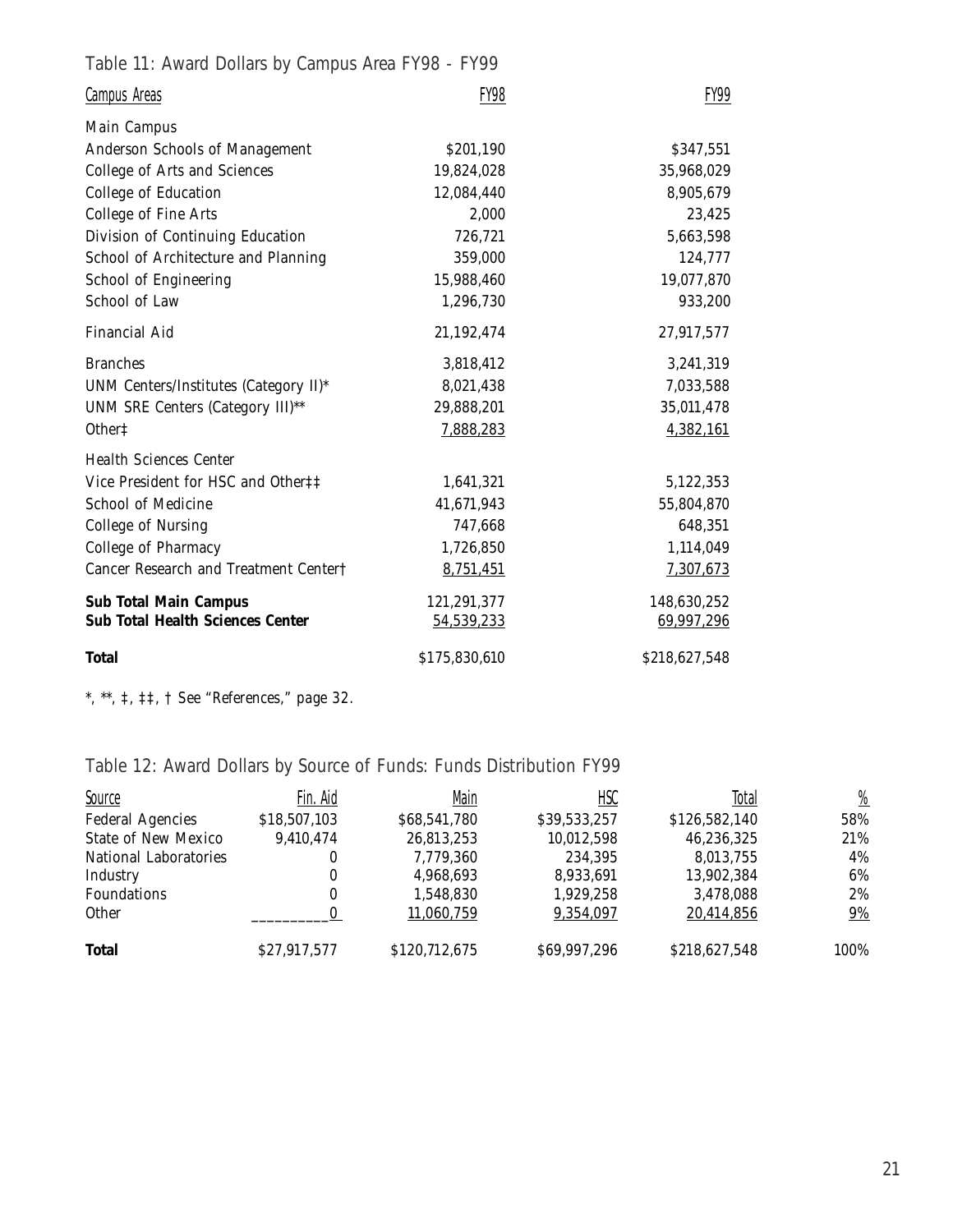Table 13: Awards by Campus Area FY99

| <b>Campus Area</b>                      | $#$ of Awards | \$ Amount     |
|-----------------------------------------|---------------|---------------|
| <b>Main Campus</b>                      |               |               |
| <b>Anderson Schools of Management</b>   | 6             | \$347,551     |
| <b>College of Arts and Sciences</b>     | 267           | 35,968,029    |
| College of Education                    | 61            | 8,905,679     |
| College of Fine Arts                    | 4             | 23,425        |
| Division of Continuing Education        | 3             | 5,663,598     |
| School of Architecture and Planning     | 6             | 124,777       |
| School of Engineering                   | 206           | 19,077,870    |
| School of Law                           | 24            | 933,200       |
| <b>Financial Aid</b>                    | 9             | 27,917,577    |
| <b>Branches</b>                         | 41            | 3,241,319     |
| UNM Centers/Institutes (Category II)*   | 44            | 7,033,588     |
| UNM SRE Centers (Category III)**        | 115           | 35,011,478    |
| Other <sup><math>\ddagger</math></sup>  | 35            | 4,382,161     |
| <b>Health Sciences Center</b>           |               |               |
| Vice President for HSC and Other‡‡      | 22            | 5,122,353     |
| <b>School of Medicine</b>               | 417           | 55,804,870    |
| <b>College of Nursing</b>               | 6             | 648,351       |
| <b>College of Pharmacy</b>              | 13            | 1,114,049     |
| Cancer Research and Treatment Center†   | 51            | 7,307,673     |
| <b>Sub Total Main Campus</b>            | 821           | 148,630,252   |
| <b>Sub Total Health Sciences Center</b> | 509           | 69,997,296    |
| <b>Grand Total</b>                      | 1,330         | \$218,627,548 |

*\*, \*\*, ‡, ‡‡, † See "References," page 32.*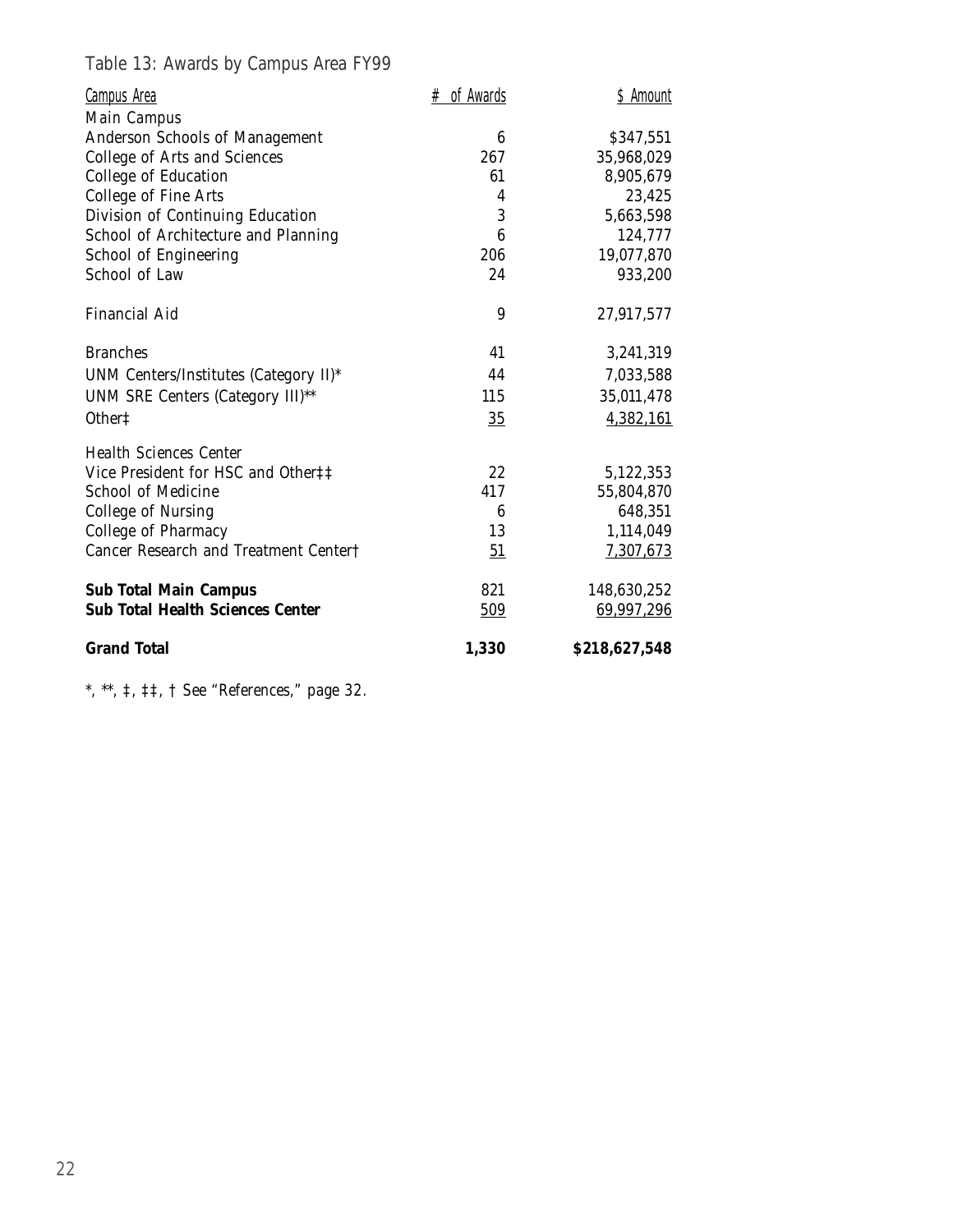Table 14: Funding Agencies Providing More Than \$1M in Support FY99

| Agency                                        | \$ Amount    |
|-----------------------------------------------|--------------|
| State of New Mexico                           | \$46,236,325 |
| U.S. Department of Health and Human Services  | 39,636,405   |
| U.S. Air Force                                | 30,060,349   |
| U.S. Department of Education                  | 20,777,802   |
| National Science Foundation                   | 9,427,540    |
| National Aeronautics and Space Administration | 6,052,126    |
| <b>Veterans Administration Medical Center</b> | 5,292,844    |
| Sandia National Laboratories                  | 4,975,276    |
| Albuquerque Public Schools                    | 4,002,215    |
| Department of Energy                          | 3,976,567    |
| City of Albuquerque                           | 3,491,822    |
| Office of Naval Research                      | 2,052,554    |
| U.S. Army                                     | 2,047,478    |
| Los Alamos National Laboratory                | 1,815,523    |
| New Mexico State University                   | 1,458,983    |
| <b>Kellogg Foundation</b>                     | 1,404,671    |
| Merck & Co.                                   | 1,379,923    |
| U.S. Department of Transportation             | 1,020,214    |

Figure 10: Funding Agencies Providing More Than \$1M FY99



Agency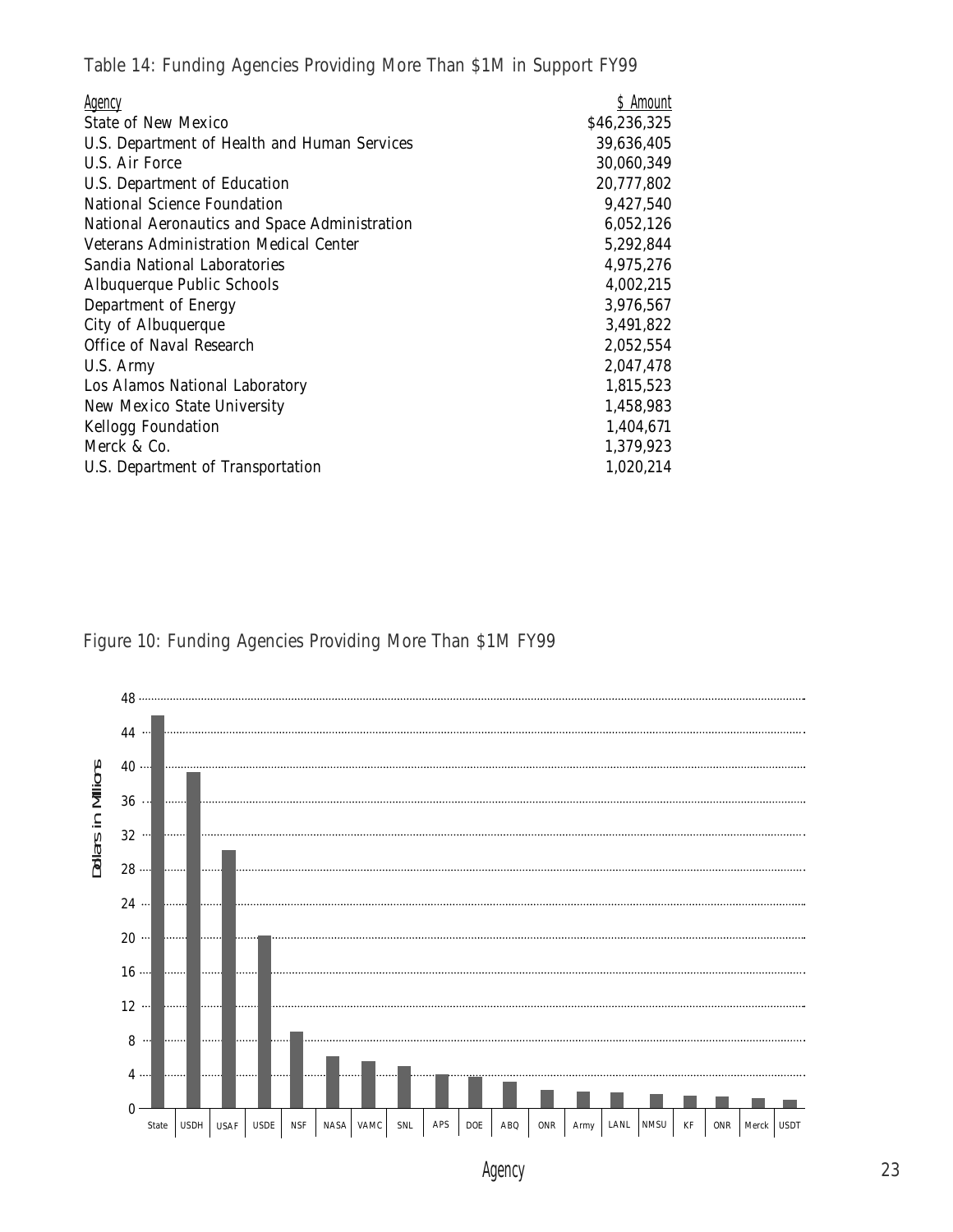

HPCERC = High Performance Computing Education and Research Center; CHTM = Center for High Technology Materials; CASAA = Center on Alcoholism, Substance Abuse and Addictions; CMEM = Center for Micro-Engineered Materials; MRC = Microelectronics Research Center; ACE = Autonomous Control Engineering; CeRaM = Center for Radioactive Waste Management.

Figure 12: Contract & Grants Awards for Centers by PI's Department FY99



\* *Other* includes Chemistry, Civil Engineering and Communication and Journalism.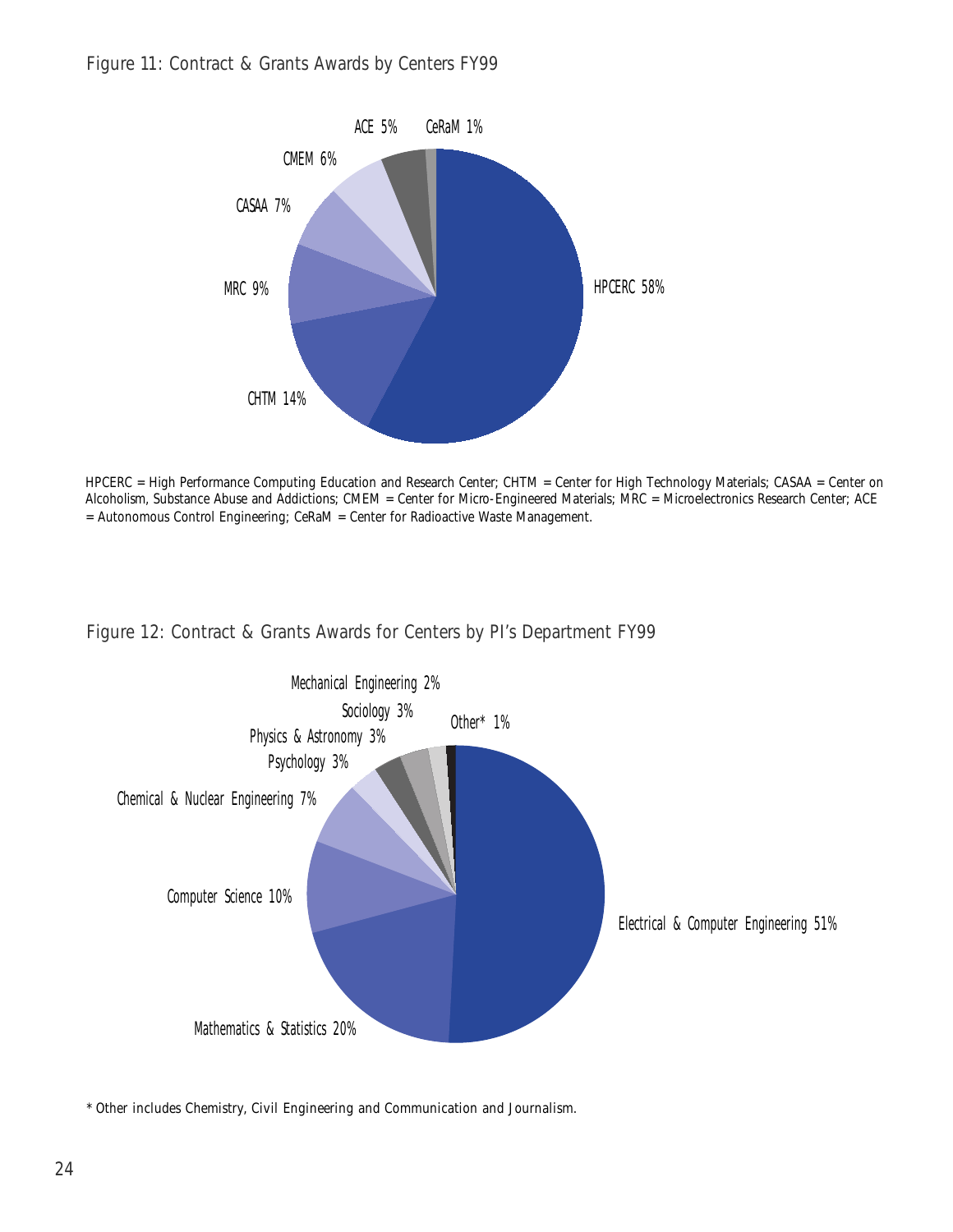# Funding Trends



Figure 13: Five Year Funding Trends by Source of Funds: Federal Awards FY95 - FY99

Figure 14: Five Year Funding Trends by Source of Funds: Foundation Awards FY95 - FY99



Figure 15: Five Year Funding Trends by Source of Funds: Industry Awards FY95 - FY99



Fiscal Year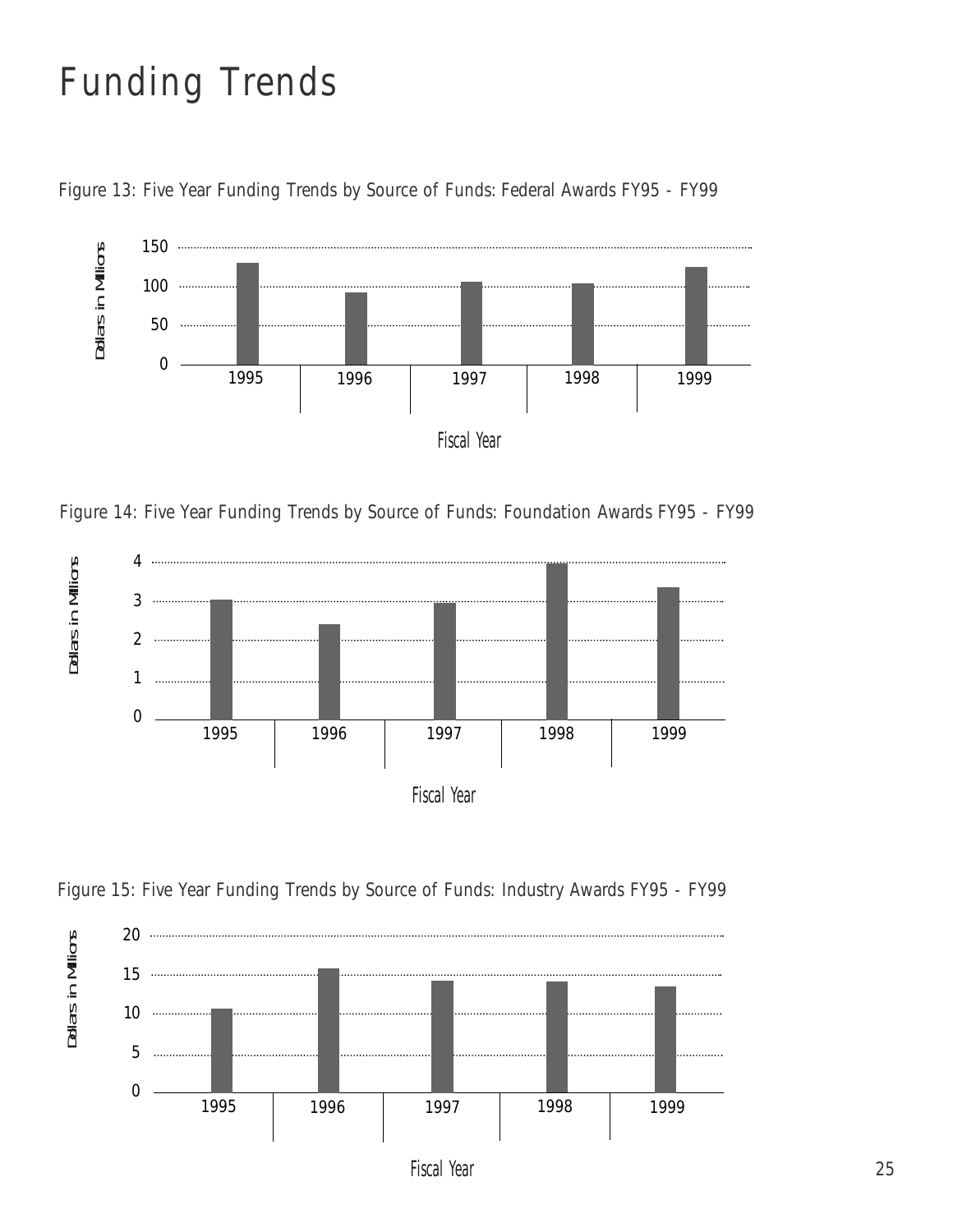

Figure 16: Five Year Funding Trends by Source of Funds: National Lab Awards FY95 - FY99





Figure 18: Five Year Funding Trends by Source of Funds: Other Awards FY95 - FY99



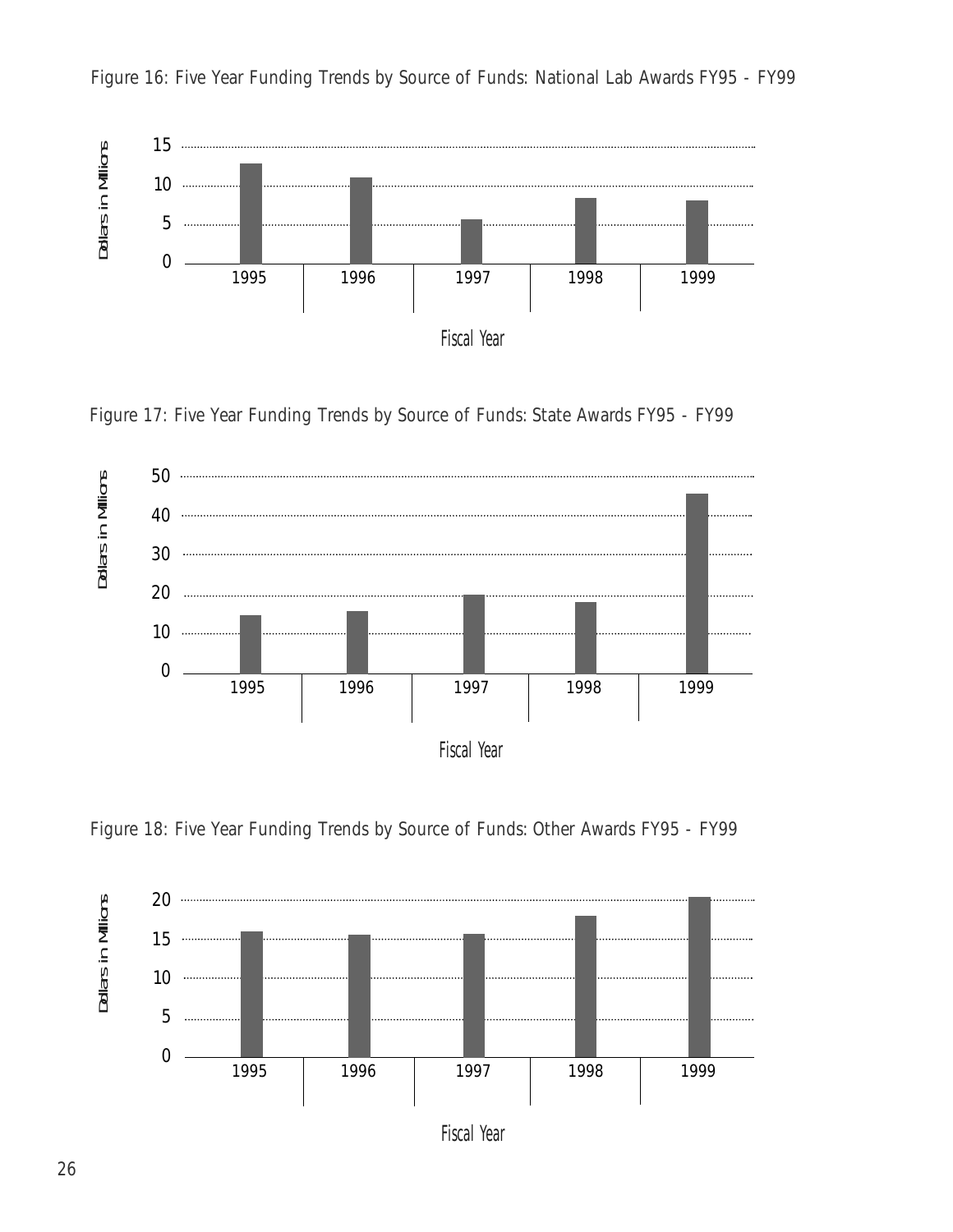## Proposals

During FY99, 1,801 proposals were submitted by UNM faculty and staff.

Table 15: Proposals by Campus Area: School, College and Division FY99

| Campus Area                             | Number of Proposals | \$ Amount Requested |
|-----------------------------------------|---------------------|---------------------|
| Main Campus                             |                     |                     |
| Anderson Schools of Management          | 9                   | \$221,835           |
| College of Arts and Sciences            | 370                 | 65,527,210          |
| <b>College of Education</b>             | 76                  | 14,316,797          |
| <b>College of Fine Arts</b>             | $\boldsymbol{6}$    | 140,221             |
| Division of Continuing Education        | $\mathbf 5$         | 5,733,598           |
| School of Architecture and Planning     | 9                   | 698,763             |
| School of Engineering                   | 218                 | 24,373,488          |
| School of Law                           | 18                  | 778,413             |
| <b>Branches</b>                         | 66                  | 15,086,340          |
| UNM Centers/Institutes (Category II)*   | 60                  | 16,414,088          |
| UNM SRE Centers (Category III)**        | 107                 | 33,797,562          |
| Other <sup><math>\ddagger</math></sup>  | 74                  | 8,075,369           |
| <b>Health Sciences Center</b>           |                     |                     |
| Vice President for HSC and Other‡‡      | 28                  | 4,483,079           |
| School of Medicine                      | 579                 | 80,508,604          |
| College of Nursing                      | 10                  | 1,260,983           |
| College of Pharmacy                     | 38                  | 3,481,955           |
| Cancer Research and Treatment Center†   | 83                  | 10,527,723          |
| <b>Sub Total Main Campus</b>            | 1018                | 185, 163, 684       |
| <b>Sub Total Health Sciences Center</b> | <u>783</u>          | 100,262,344         |
| <b>Total</b>                            | 1,801               | \$285,426,028       |

*\*, \*\*, ‡, ‡‡, † See "References," page 32.*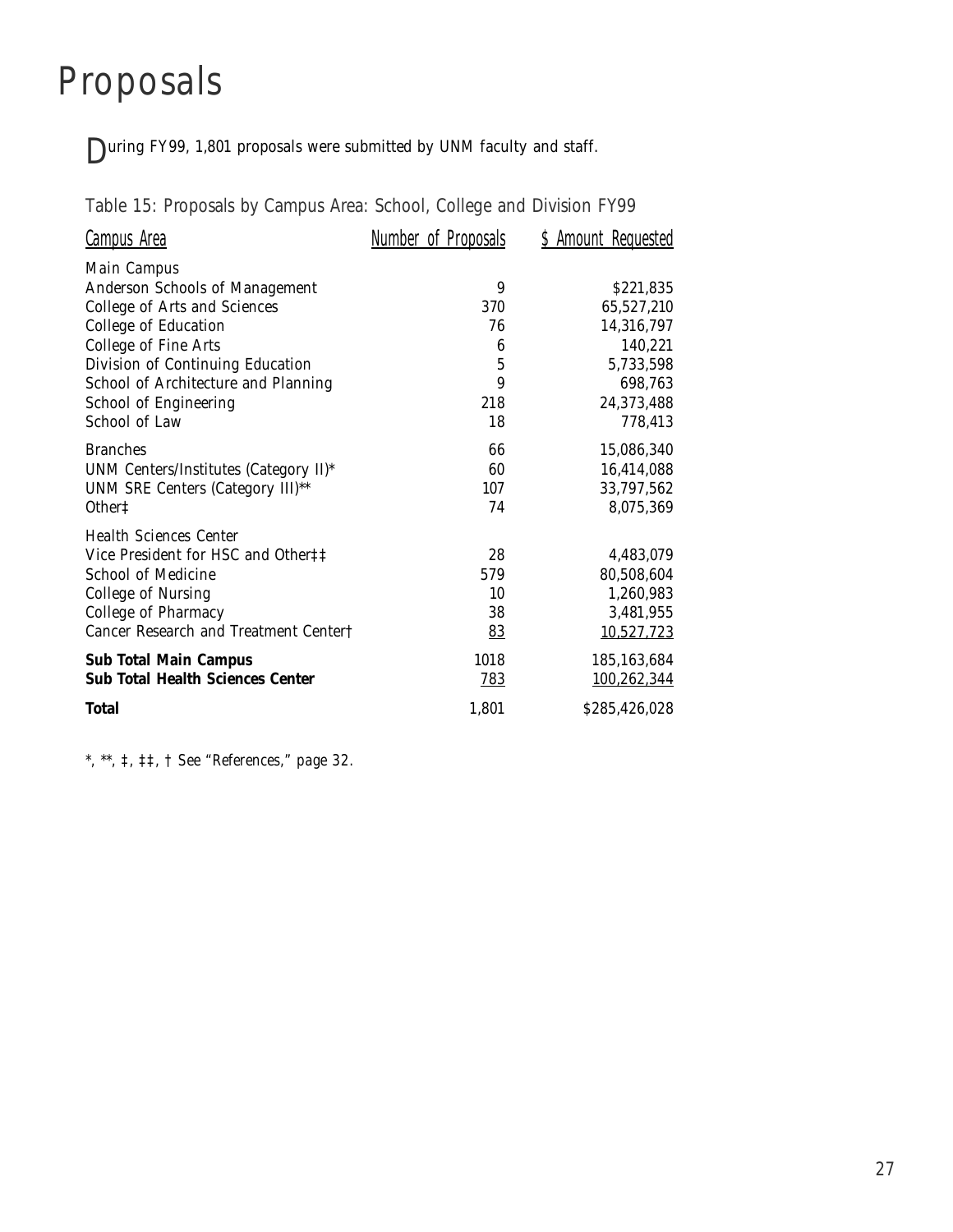## Expenditures

 $\sum$ uring FY99, expenditures at UNM were \$187.3M<sup> $\diamond$ </sup>, of which \$105.2M were due to the main campus and \$82M were due to HSC. This number represents expenses actually incurred for items such as salaries, fringe benefits, materials, services, equipment and travel (excluding F&A costs).

#### Table 16: UNM Contract and Grant Expenditures FY99

| College/School/Division                                       | <b>Expenditures</b>  |
|---------------------------------------------------------------|----------------------|
| <b>Main Campus</b>                                            |                      |
| Anderson Schools of Management                                | \$103,856            |
| College of Arts and Sciences                                  | 18,791,004           |
| <b>College of Education</b>                                   | 8,349,032            |
| College of Fine Arts                                          | 17,538               |
| Division of Continuing Education                              | 735,704              |
| School of Architecture and Planning                           | 211,031              |
| School of Engineering<br>School of Law                        | 12,301632<br>943,301 |
|                                                               |                      |
| <b>UNM Centers/Institutes (Category II)</b>                   |                      |
| Bureau for Business and Economic Research                     | 256,696              |
| Center for Radioactive Waste Management                       | 183,548              |
| Center for Autonomous Control Engineering                     | 1,362,126            |
| Division of Government Research                               | 376,862              |
| Earth Data Analysis Center                                    | 531,724              |
| Latin American and Iberian Institute                          | 769,694              |
| Microelectronics Research Center                              | 2,680,901            |
| Southwest Hispanic Research Institute                         | 11,064               |
| <b>UNM Business Link</b>                                      | 170,422              |
| <b>UNM Strategic Research Emphasis Centers (Category III)</b> |                      |
| Center on Alcoholism, Substance Abuse and Addictions          | 2,431,239            |
| Center for High Technology Materials                          | 5,676,419            |
| <b>Center for Micro-Engineered Materials</b>                  | 1,122,263            |
| High Performance Computing Education and Research Center      | 13,152,422           |
| <b>Branch Campuses</b>                                        |                      |
| Gallup                                                        | 1,137,276            |
| Los Alamos                                                    | 429,059              |
| <b>Taos Education Center</b>                                  | 97,825               |
| Valencia                                                      | 1,485,330            |
| Financial Aid                                                 | 27,917,577           |
| Other <sup>+</sup>                                            | 4,003,390            |
| <b>Health Sciences Center</b>                                 |                      |
| Vice President for HSC and Other##                            | 3,597,395            |
| School of Medicine                                            | 70,862,123           |
| College of Nursing                                            | 855,118              |
| College of Pharmacy                                           | 979,393              |
| Cancer Research and Treatment Center†                         | 5,786,430            |
| <b>Sub Total Main Campus</b>                                  | 105,248,935          |
| <b>Sub Total Health Sciences Center</b>                       | <u>82,080,459</u>    |
| <b>Total</b>                                                  | \$187,329,394        |

◊*, ‡, ‡‡, † See "References," page 32.*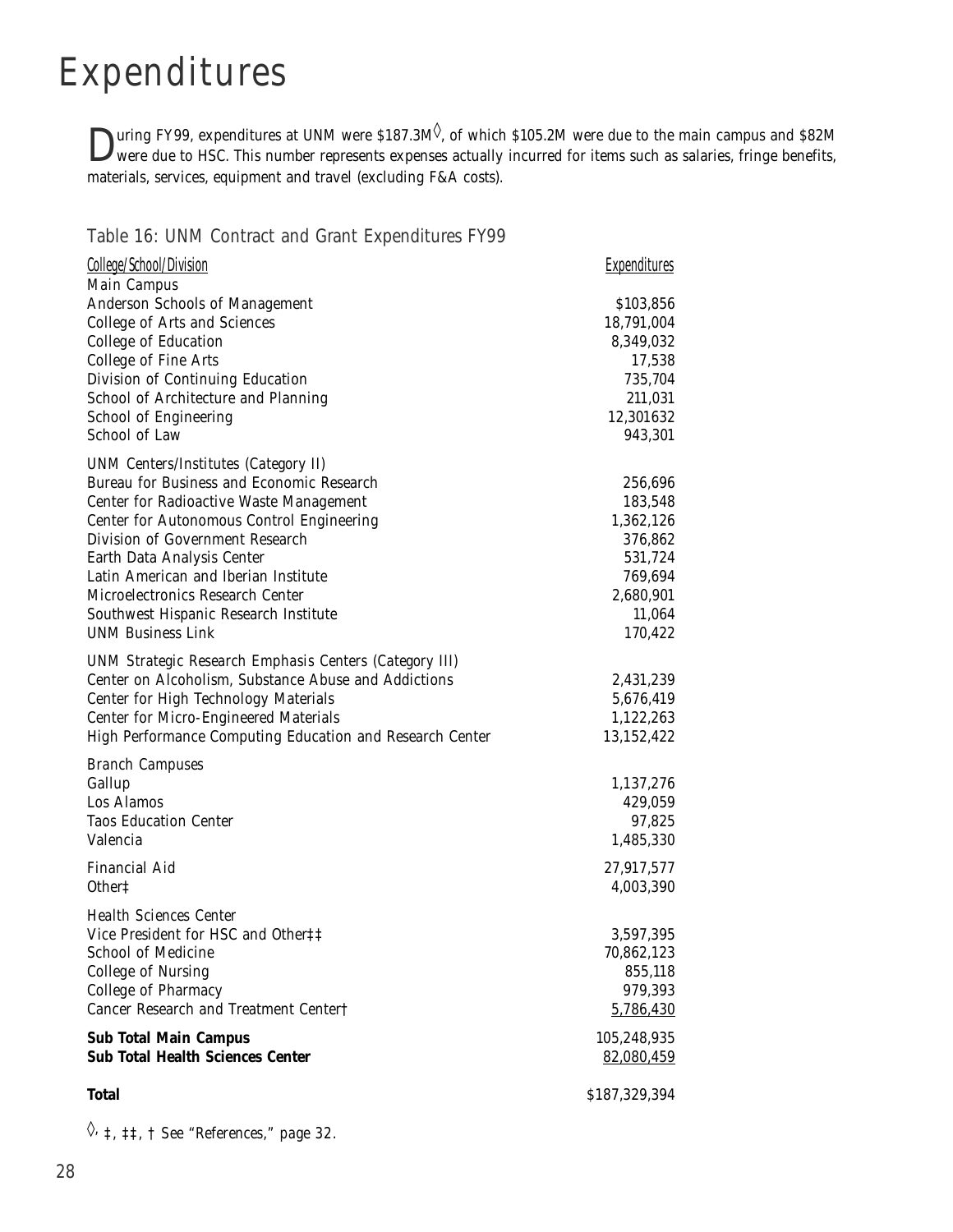

HPCERC = High Performance Computing Education and Research Center; CHTM = Center for High Technology Materials; CASAA = Center on Alcoholism, Substance Abuse and Addictions; ACE = Autonomous Control Engineering; CMEM = Center for Micro-Engineered Materials; MRC = Microelectronics Research Center; CeRaM = Center for Radioactive Waste Management.





<sup>\*</sup> *Other* includes Chemistry, Sociology, Civil Engineering, Communication and Journalism, Earth and Planetary Sciences, and Language, Literacy and Sociocultural Studies.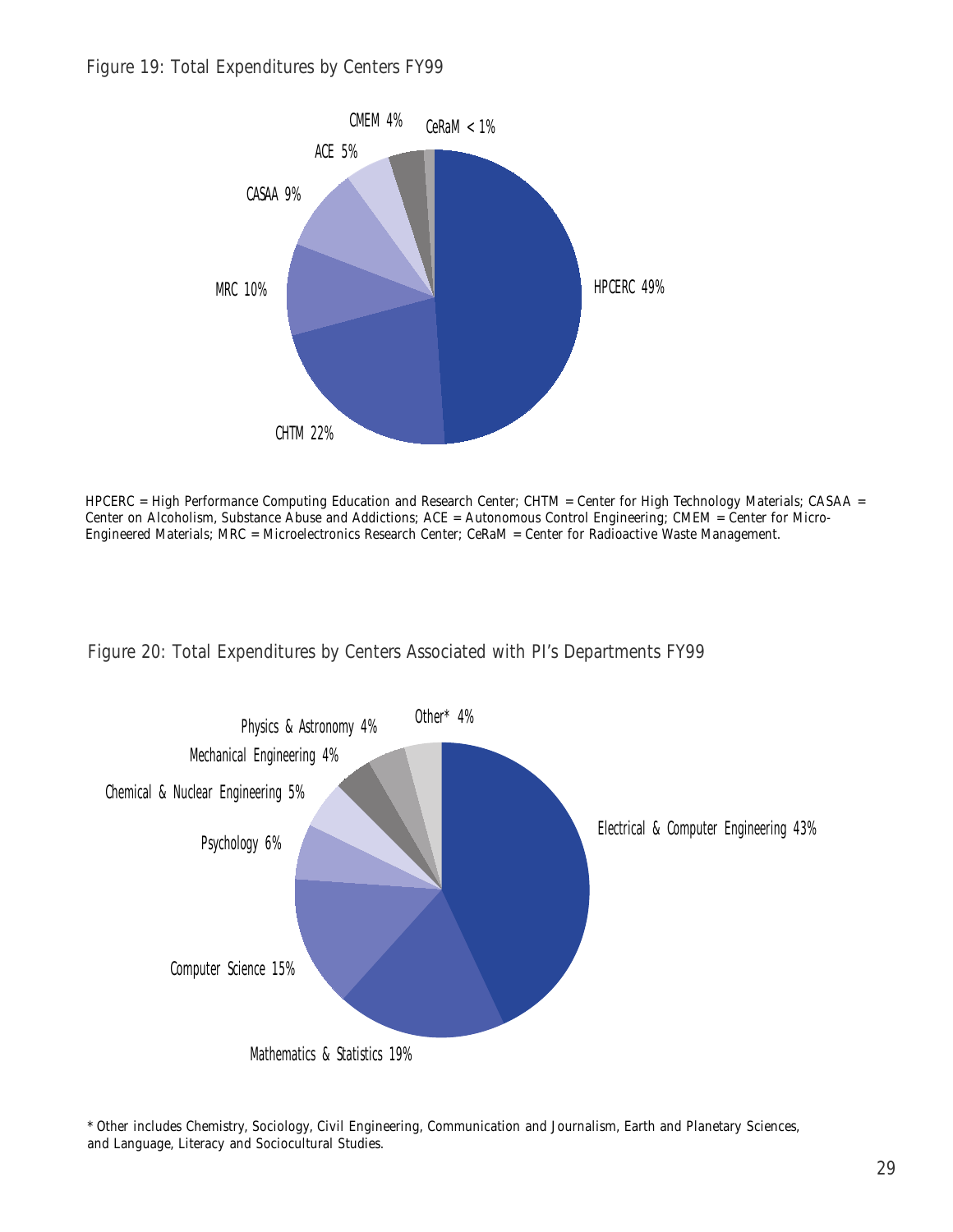# Facilities and Administrative Costs

**Tacilities and Administrative Costs (F&A, formerly known as indirect costs or IDC) are overhead funds that are generated while<br>Expenditures were incurred during FY99. The following table details the F&A generated by the v** divisions; centers and institutes and branch campuses.

Table 17: F&A Generated FY99

| College/School/Division                                                                                               | <u>F&amp;A</u>       |
|-----------------------------------------------------------------------------------------------------------------------|----------------------|
| <b>Main Campus</b>                                                                                                    |                      |
| <b>Anderson Schools of Management</b>                                                                                 | \$8,598              |
| <b>College of Arts and Sciences</b><br>College of Education                                                           | 4,194,991<br>318,352 |
| College of Fine Arts                                                                                                  | (1, 501)             |
| Division of Continuing Education                                                                                      | 110,412              |
| School of Architecture and Planning                                                                                   | 12,795               |
| School of Engineering                                                                                                 | 3,185,030            |
| School of Law                                                                                                         | 104,569              |
| <b>Branch Campuses</b>                                                                                                |                      |
| Gallup                                                                                                                | 32,274               |
| Los Alamos                                                                                                            | 21,222               |
| <b>Taos Educational Center</b>                                                                                        | 9,181                |
| Valencia                                                                                                              | 115,896              |
| <b>UNM Centers/Institutes (Category II)</b>                                                                           |                      |
| <b>Bureau for Business and Economic Research</b>                                                                      | 30,796               |
| Center for Radioactive Waste Management                                                                               | 62,463               |
| Center for Autonomous Control Engineering                                                                             | 217,006              |
| Division of Government Research                                                                                       | 35,367               |
| Earth Data Analysis Center                                                                                            | 188,214              |
| Latin American and Iberian Institute<br>Microelectronics Research Center                                              | 42,129               |
|                                                                                                                       | 815,502<br>1,479     |
| Southwest Hispanic Research Institute<br><b>UNM Business Link</b>                                                     | 5,644                |
|                                                                                                                       |                      |
| <b>UNM Strategic Research Emphasis Centers (Category III)</b><br>Center on Alcoholism, Substance Abuse and Addictions | 472,401              |
| Center for High Technology Materials                                                                                  | 1,531,822            |
| <b>Center for Micro-Engineered Materials</b>                                                                          | 271,640              |
| High Performance Computing Education and Research Center                                                              | 2,580,082            |
| Other <sup>†</sup>                                                                                                    | 383,779              |
| <b>Health Sciences Center</b>                                                                                         |                      |
| Vice President for HSC and Other‡‡                                                                                    | 86,337               |
| School of Medicine                                                                                                    | 7,085,946            |
| <b>College of Nursing</b>                                                                                             | 139,100              |
| College of Pharmacy                                                                                                   | 336,839              |
| Cancer Research and Treatment Center†                                                                                 | 1,554,795            |
| <b>Sub Total Main Campus</b>                                                                                          | 14,750,143           |
| <b>Sub Total Health Sciences Center</b>                                                                               | 9,203,017            |
| <b>Total</b>                                                                                                          | \$23,953,160         |

*‡, ‡‡, † Please see "References," page 32.*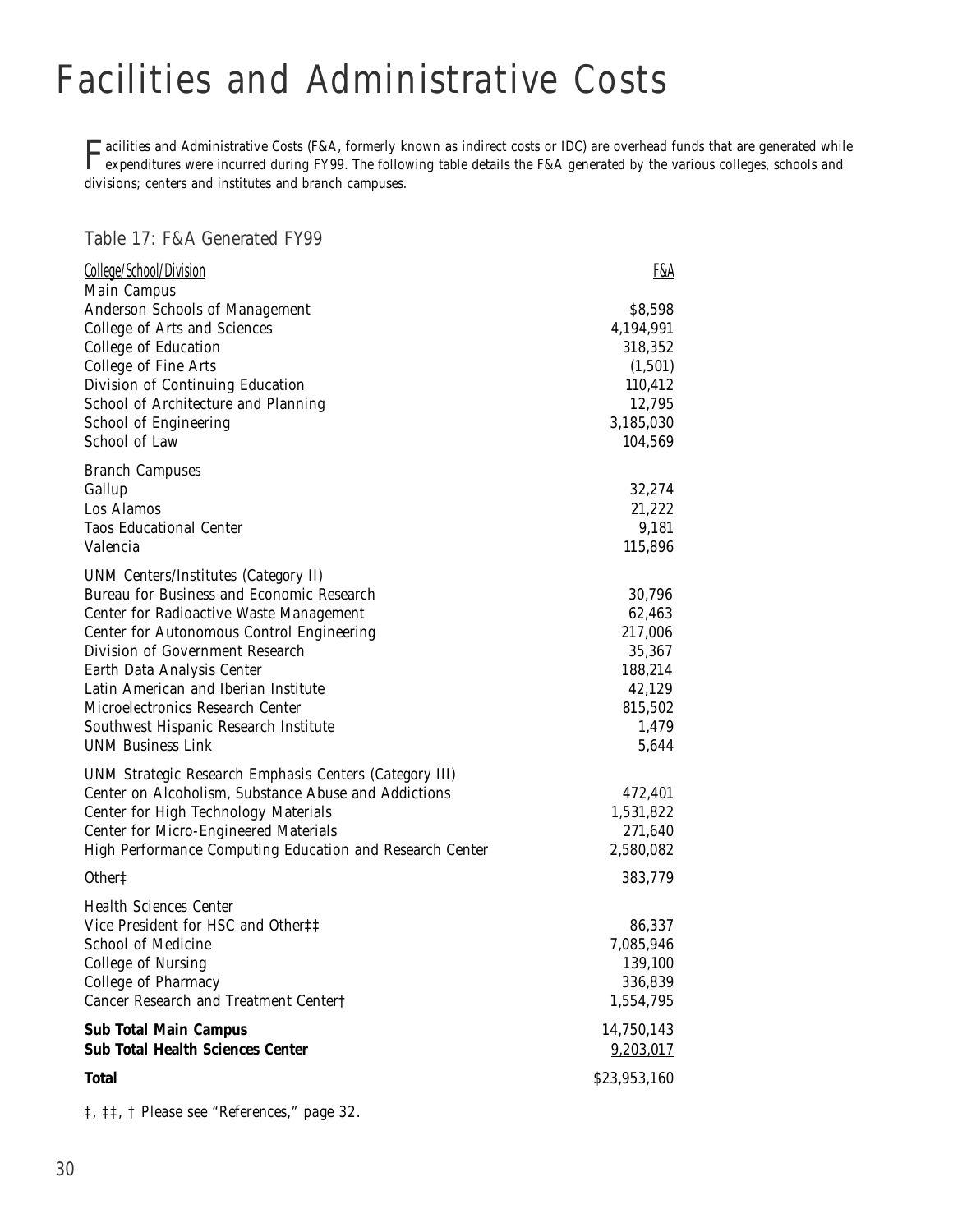#### Appendix THE OFFICE OF RESEARCH SERVICES

The Office of Research Services (ORS) reviews all proposals from the main campus and branch campuses prior to their submission to funding agencies. The ORS staff works closely with principal investigators to ensure an accu rate proposal, with all requisite forms, budgets and certifications, as well as timely turn around. After this internal ORS review, each proposal is signed by the designated University administrator on behalf of the Associate Provost for Research.

Proposals and awards for the Health Sciences Center (HSC) are handled through the Pre-Award Administration Office. The Health Sciences Center includes the School of Medicine, College of Nursing, College of Pharmacy and other programs.

ORS publishes *Research Notes* several times a year. *Research Notes* informs readers of limited competitions, changes in rules and regulations and special funding opportunities. ORS is also responsible for various publications including *Faculty Publications and Creative Works,* the *Contract and Grant Awards Report*, the *New Mexico Funding Directory, UNM: information overview and* the *Guide for Principal Investigators.* 

ORS maintains and develops several databases that are accessible at the ORS Web site including the *GENIUS | SMARTS Researcher Profiling and Funding Matching System,* and the *MIDAS Databases of Funding Sources*. *GENIUS | SMARTS* allows UNM faculty to record their research profile and receive funding information automatically via email. The UNM research community can access *MIDAS* to read the *Taft Corporate and Foundation Directory, Federal Register* or *Commerce Business Daily,* or to search on any number of public and private databases to look for funding sources. Additional information, such as awards and statistics information, current events, limited competitions and policies and procedures, is also available at the ORS Web site *(http://www.unm.edu/~ors)*.



#### Figure 21: MIDAS Usage FY98